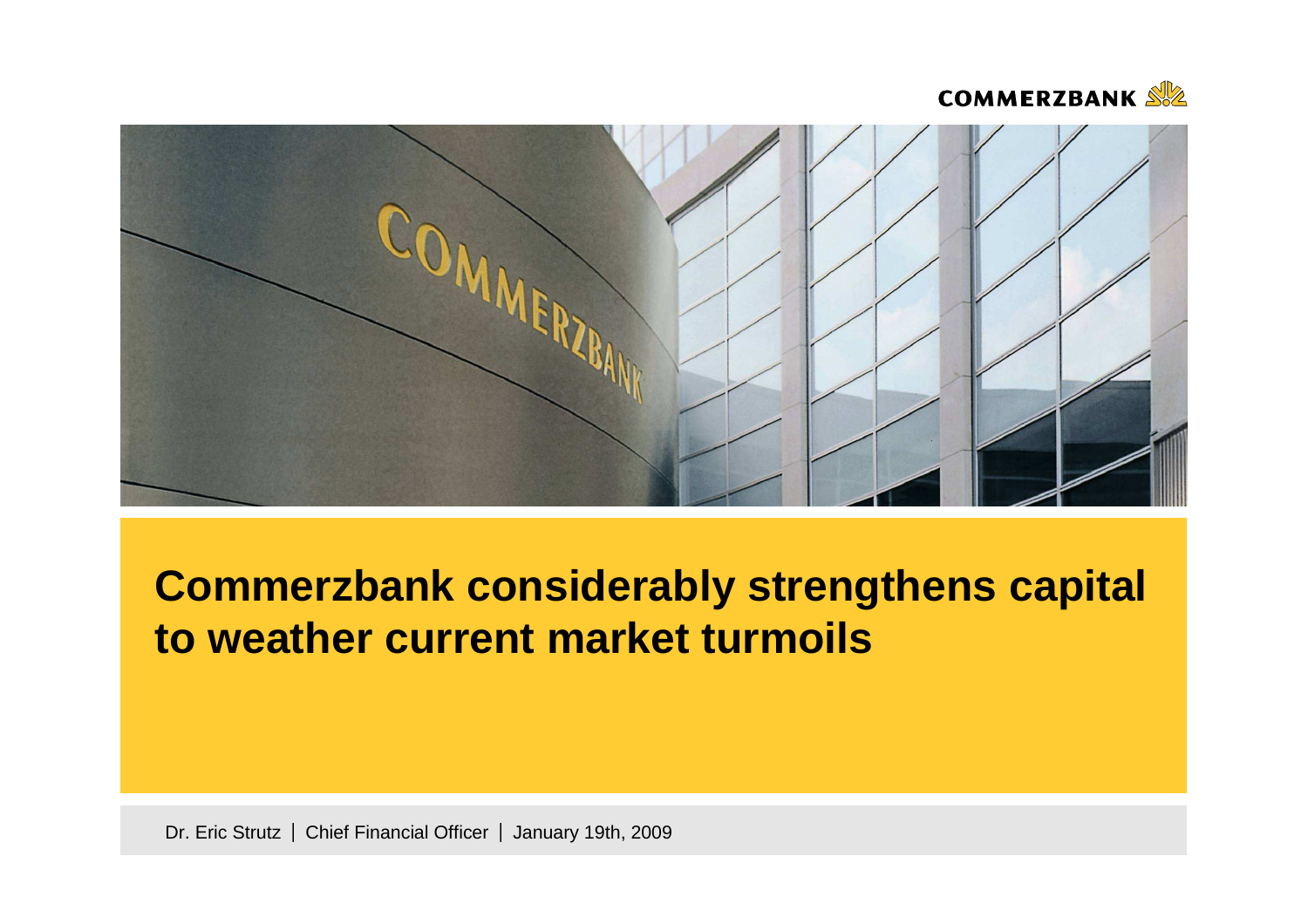

# **Q4 at a glance**

- **1.**Extraordinary change of the economic environment
- **2.**Significant spread widening over all asset classes
- **3.**Capital injection resulting from new international capital requirement standards
- Accelerated take over of Dresdner Bank initiated**4.**
- Commerzbank set to strengthen capital position to emerge from the current market environment significantly strengthened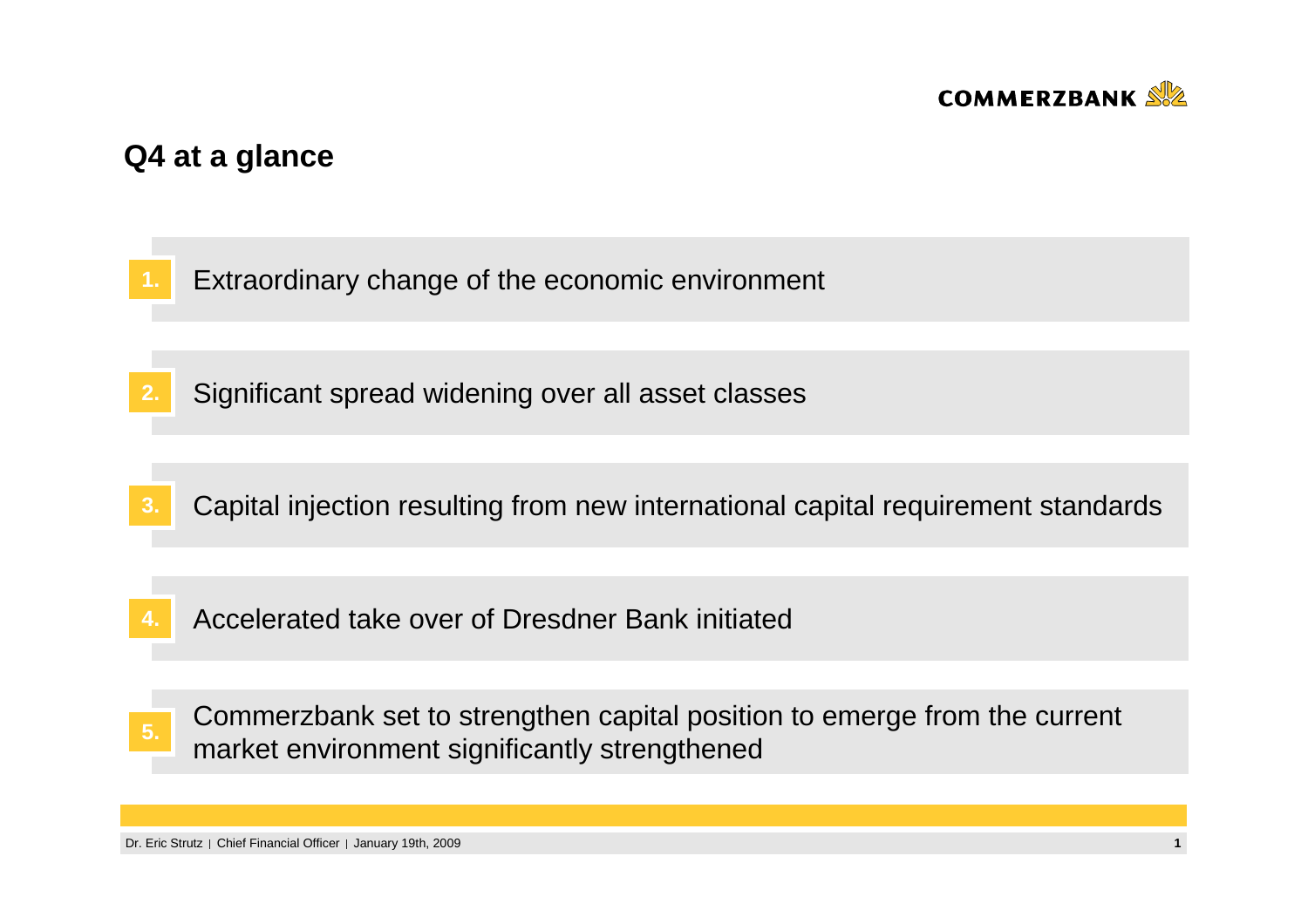

# **Milestones in supporting Equity and Liquidity**

### **10bn additional capital**

- Issue of 295m shares at 6 EUR
- Silent participant of EUR 8,2bn at SoFFin-1 conditions
- Reduction of EUR 17.5bn risk weighted assets\* led to EUR 700m capital relief
- Silent participation of EUR 750m by Allianz at SoFFin-1 conditions

# **General terms**

- 9% coupon p.a. non-cumulative
- Clear commitment for repayment
- Governance: two supervisory board seats, but without operational influence

### **Strong liquidity position**

- Issue of EUR 5bn "guaranteed" Benchmark-Bond
- Significant milestone reached for unsecured funding requirements in 2009
- Ongoing growth in deposits (+28% yoy), reaching EUR 100bn end of October
- Commerzbank recognized as safe haven

### \* at Dresdner Bank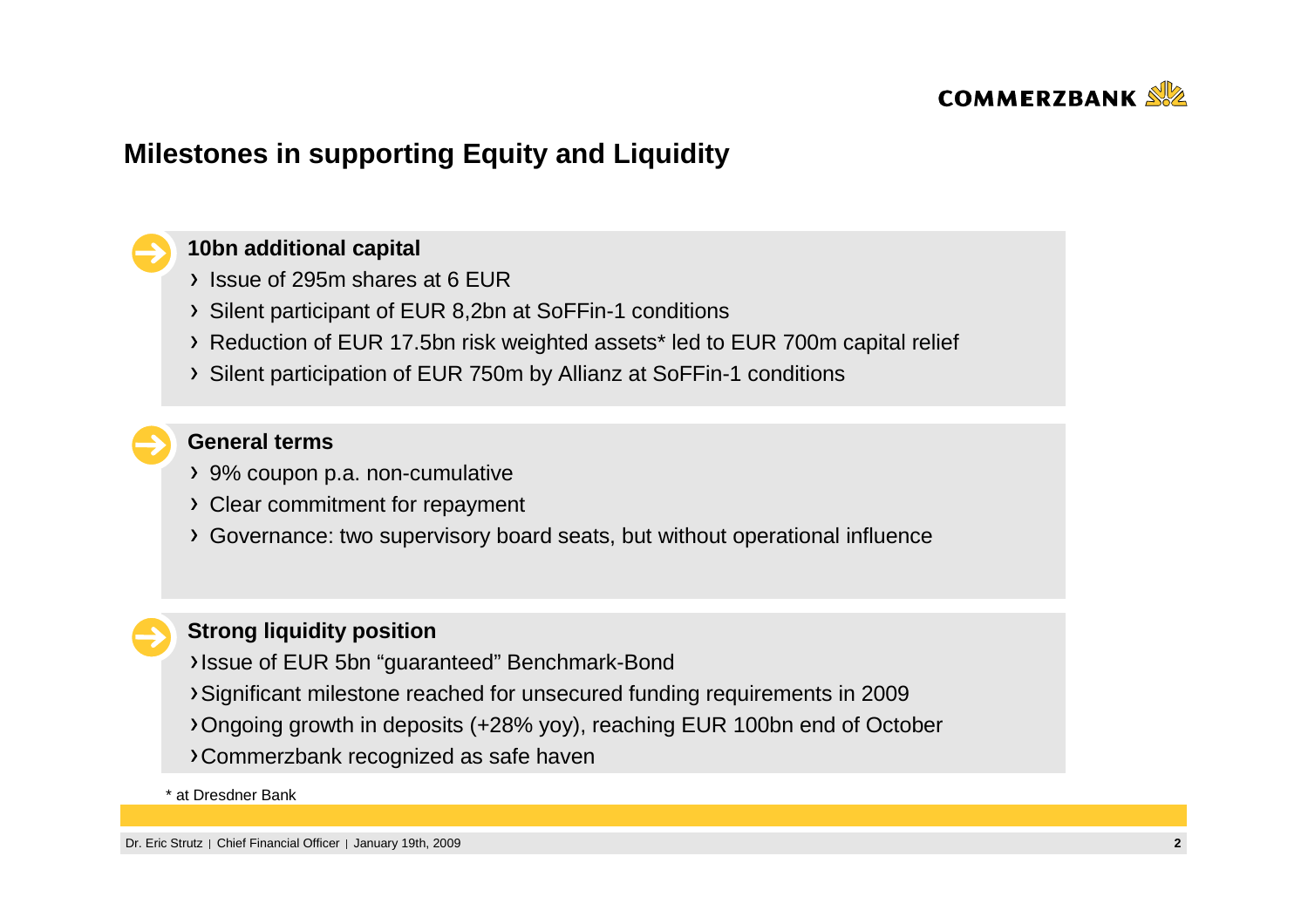

# **Improvement in trust**

### **CDS Spread**

5y (bps)



- Commerzbank considerably strengthens position to weather current market turmoils
- > New capital levels with significant equity buffer (~ EUR 7bn) to face unique market conditions
- Public awareness among its private clients and Mittelstand customers increased, while competitors are retreating from the German market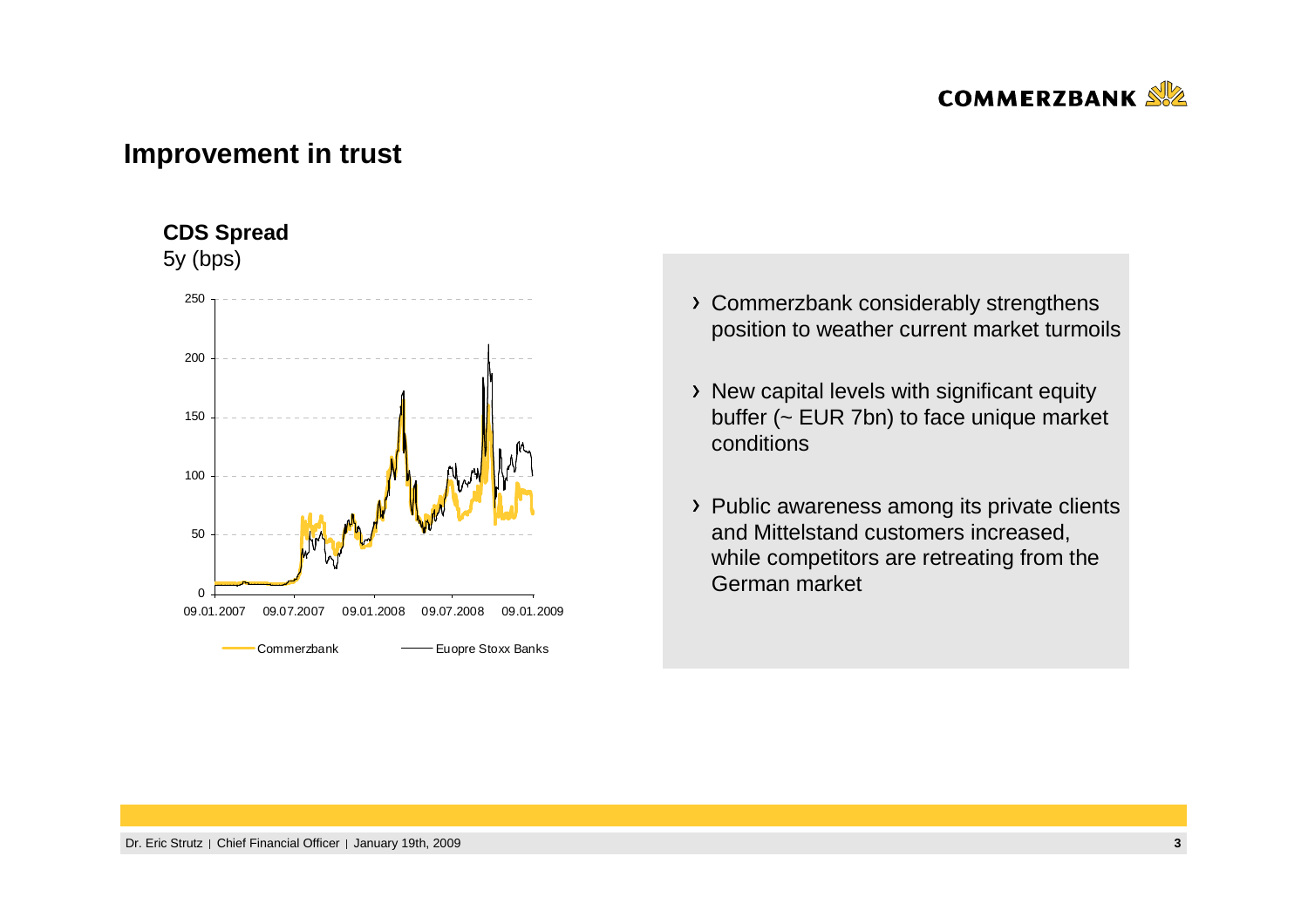

# **Economic outlook has changed dramatically within a year**

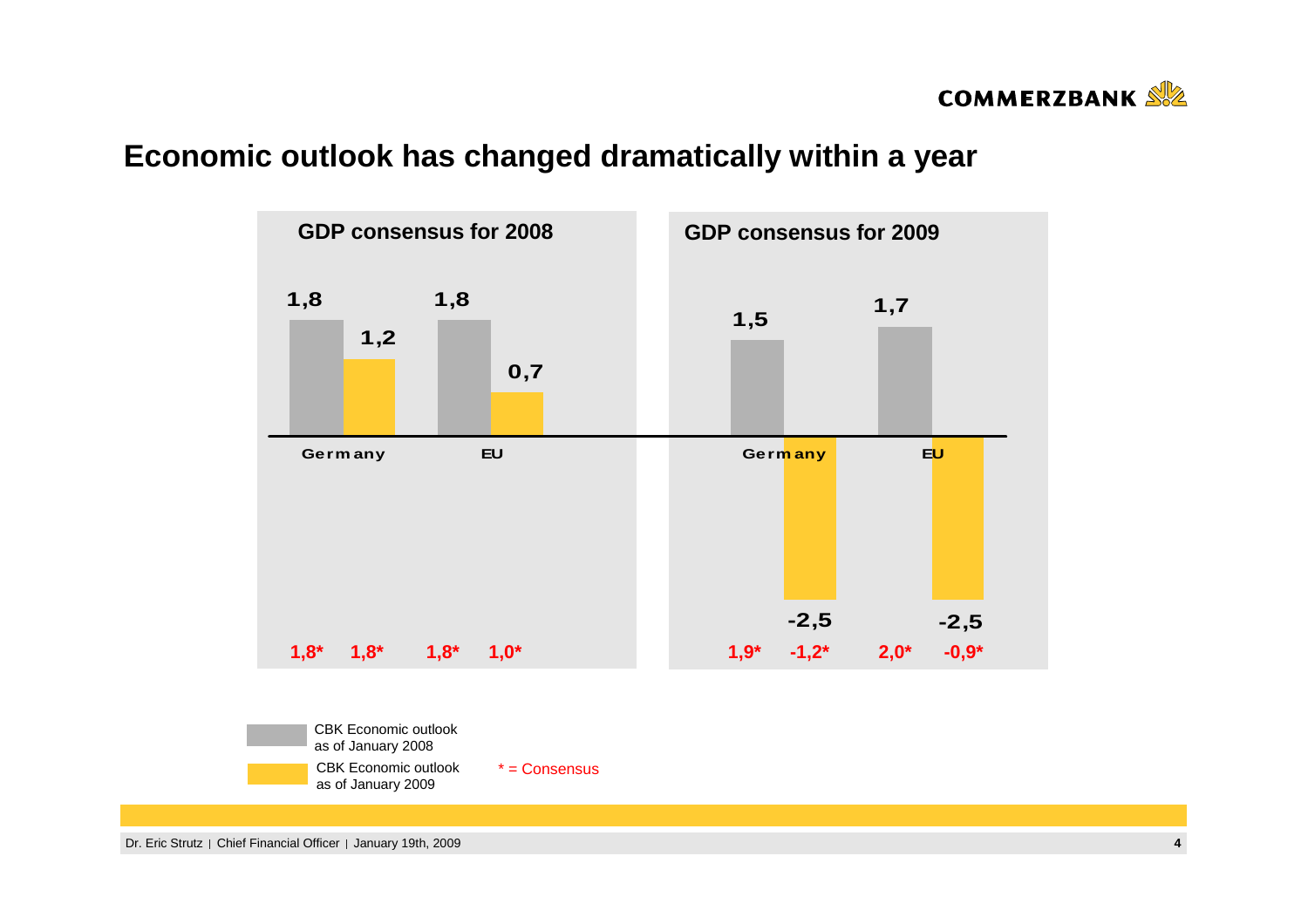

# **Sound underlying operating performance**

|                        |                 | Q1 - Q3 2007 | Q1 - Q3 2008 | vs. Q1 - Q3 2007 |
|------------------------|-----------------|--------------|--------------|------------------|
| Revenues <sup>1</sup>  | in $\epsilon$ m | 6,311        | 4,376        | $-31%$           |
| Operating profit       | in $\epsilon$ m | 2,344        | 444          | $-81%$           |
| Clean operating profit | in $\epsilon$ m | 2,063        | 1,966        | $-4.7%$          |
| Net profit             | in $\epsilon$ m | 1,716        | 812          | $-52.7\%$ .      |
| <b>Operating RoE</b>   | in $%$          | 23.2         | 4.0          | $-19.2$ ppts     |

1 before LLP

Commerzbank affected by the severe market downturn

- Q3 loss reflecting significant write-downs due to exceptional market turmoil
- > Strong and stable performance in our core client business units
- Strong deposit and customer growth by a quarter (~25% year-on-year)
- Commerzbank is well funded and maintains a prudent liquidity portfolio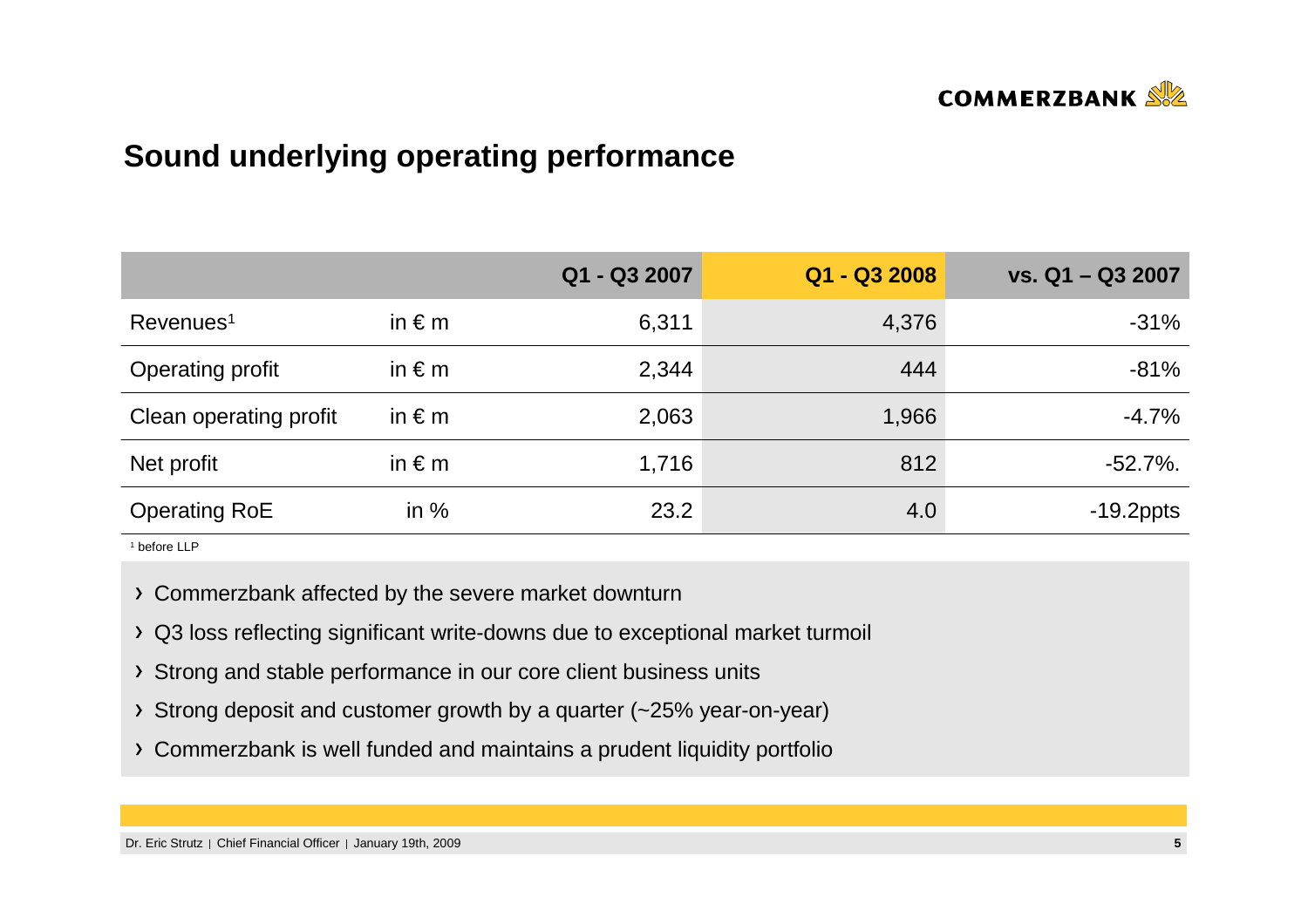

# **Extreme market conditions weighed on Q3**



|                 | <b>RMBS/others</b> | <b>CDO/TRS</b> | Lehman | <b>Iceland</b> | <b>Total</b> |
|-----------------|--------------------|----------------|--------|----------------|--------------|
| PuG/MSB         |                    |                |        |                |              |
| <b>CEE</b>      |                    |                | $-14$  |                | -14          |
| C&M (incl. PFT) | $-25$              | $-274$         | $-357$ | $-232$         | $-888$       |
| of which PFT    |                    | $-165$         | $-112$ | -179           | $-456$       |
| <b>CRE</b>      | $-144$             |                |        |                | $-144$       |
| O&C             |                    |                |        | -28            | $-28$        |
| <b>Total</b>    | $-169$             | $-274$         | $-371$ | $-260$         | $-1,074$     |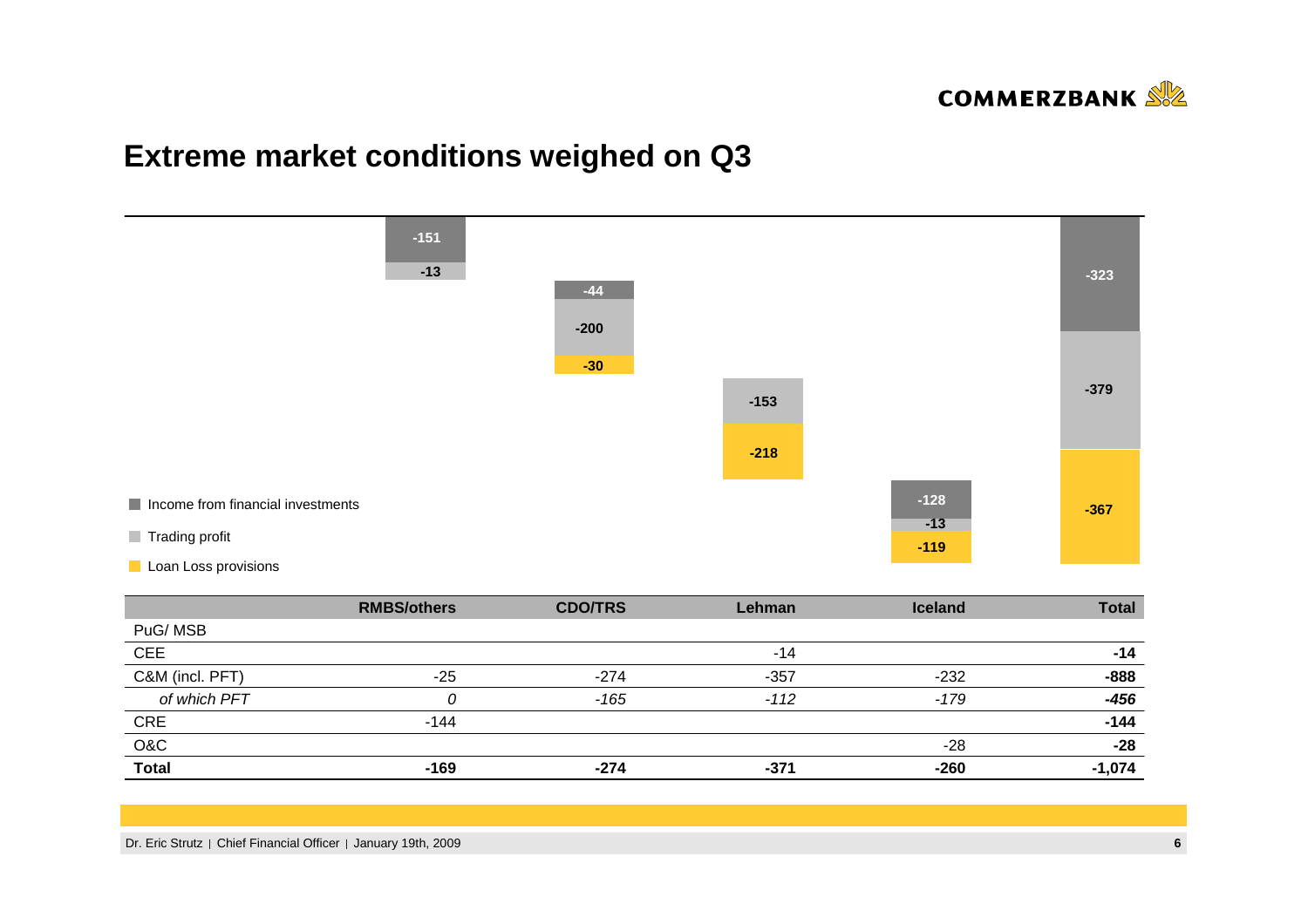

# **Solid performance in core client businesses**

# **Operating profit, in € m**

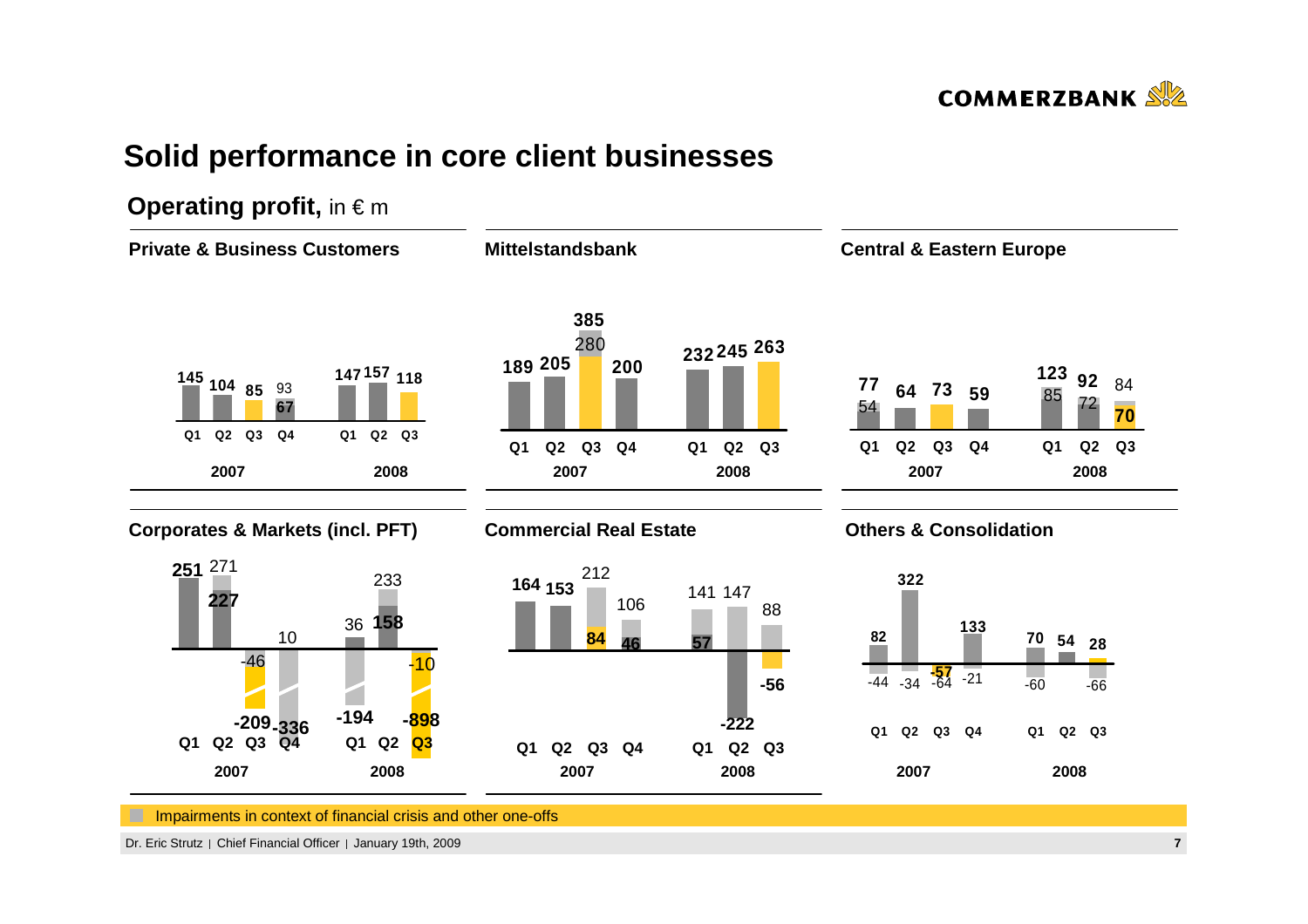

# **Deposit volume grew to more than 100 billion**





Clients of Bank Forum



**Jun`07 Sep`07 Dez`07 Mar`08 Jun`08 Sep`08 Okt`08**

1) Only retail and corporate customers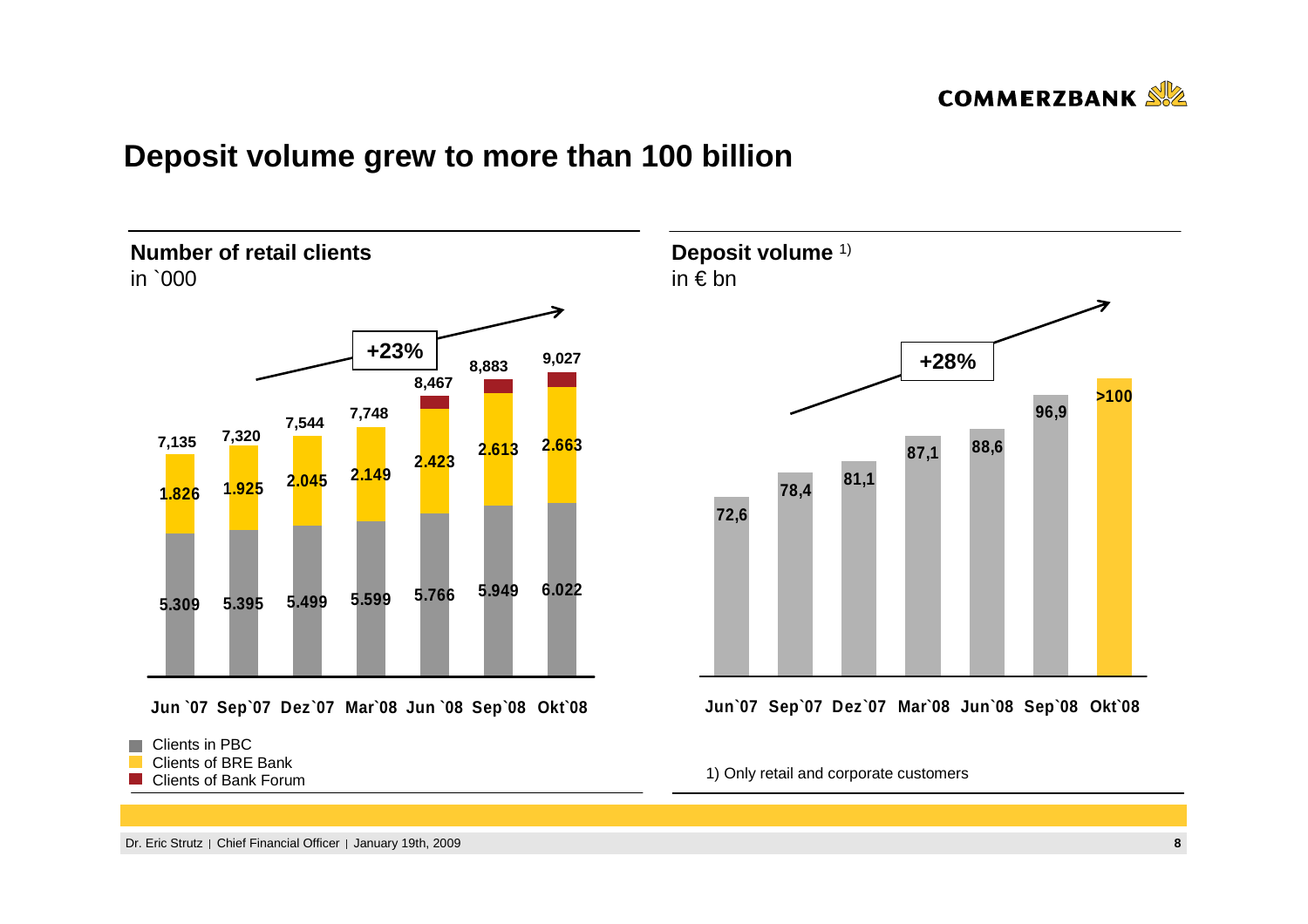

# **Commerzbank acquires Dresdner bank for €5.1bn**



### **Financing**

- › €3.215bn in cash
	- $\bullet \in$  €1.565bn financed through a non-preemptive equity offering of 65.4m shares<sup>1)</sup> and debt
	- €1.4bn cash for 39.8% stake in Dresdner Bank
	- €250m for the cancellation of the contingent deferred consideration
- $\rightarrow$  €1.21bn equivalent value for 163.5m CBK shares to Allianz as contribution in-kind<sup>2)</sup>
- › Transfer of cominvest to Allianz for €0.7bn

2) Based one month volume weighted average price of €7.40

\* After capital increase by SoFFin

<sup>1)</sup> ABO more than 5 times oversubscribed, share price issuance at €17.00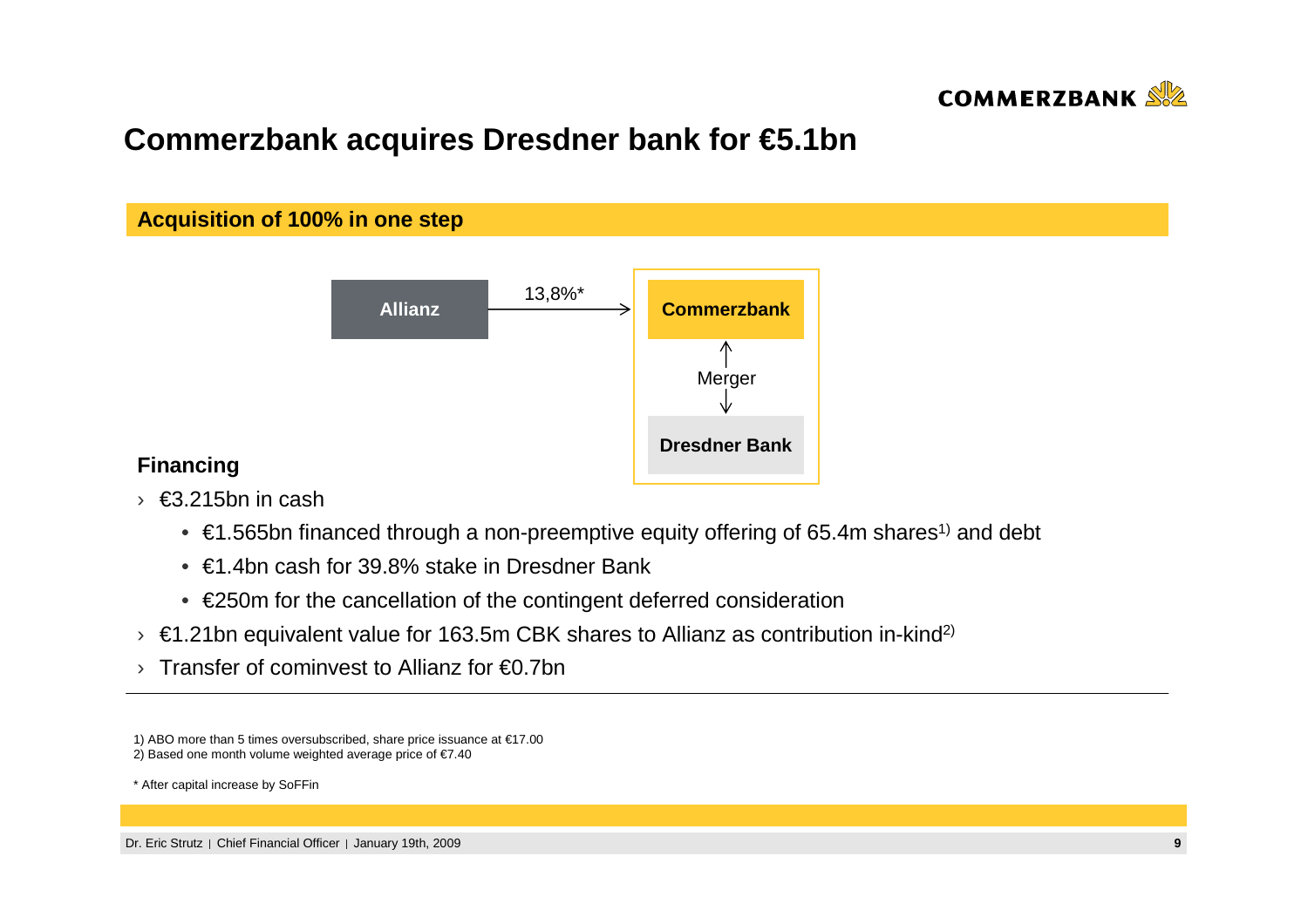

# **Enhanced banking platform with focus on profitable growth Balanced business mix with focus on retail and SME/corporate banking**

### **Creating the No. 1 Retail bank and the No. 2 Private Wealth Manager in Germany**

- > 11 million private clients in Germany
- Comprehensive nationwide branch network (Target: ~1,200 branches)
- Funding stability from larger deposit base
- High quality earnings stream from stronger position in wealth management

**Germany's leading Mittelstand bank leveraging the successful franchise**

- Strongest customer franchise in Germany (11% to 13% market share)
- Full integration of highly complementary domestic customer bases
- Dresdner Bank foreign activities enhance international capabilities
- Cultural fit is better than anticipated



### **Leading investment banking provider to German corporates and institutions**

- Focus on products relevant to client base, strong reduction of prop trading activities
- Significant cost reduction and capital release mitigates lower revenues
- Proven and successful right-sizing track-record
- Transfer of corporate and relevant retail activities of DKIB into respective business units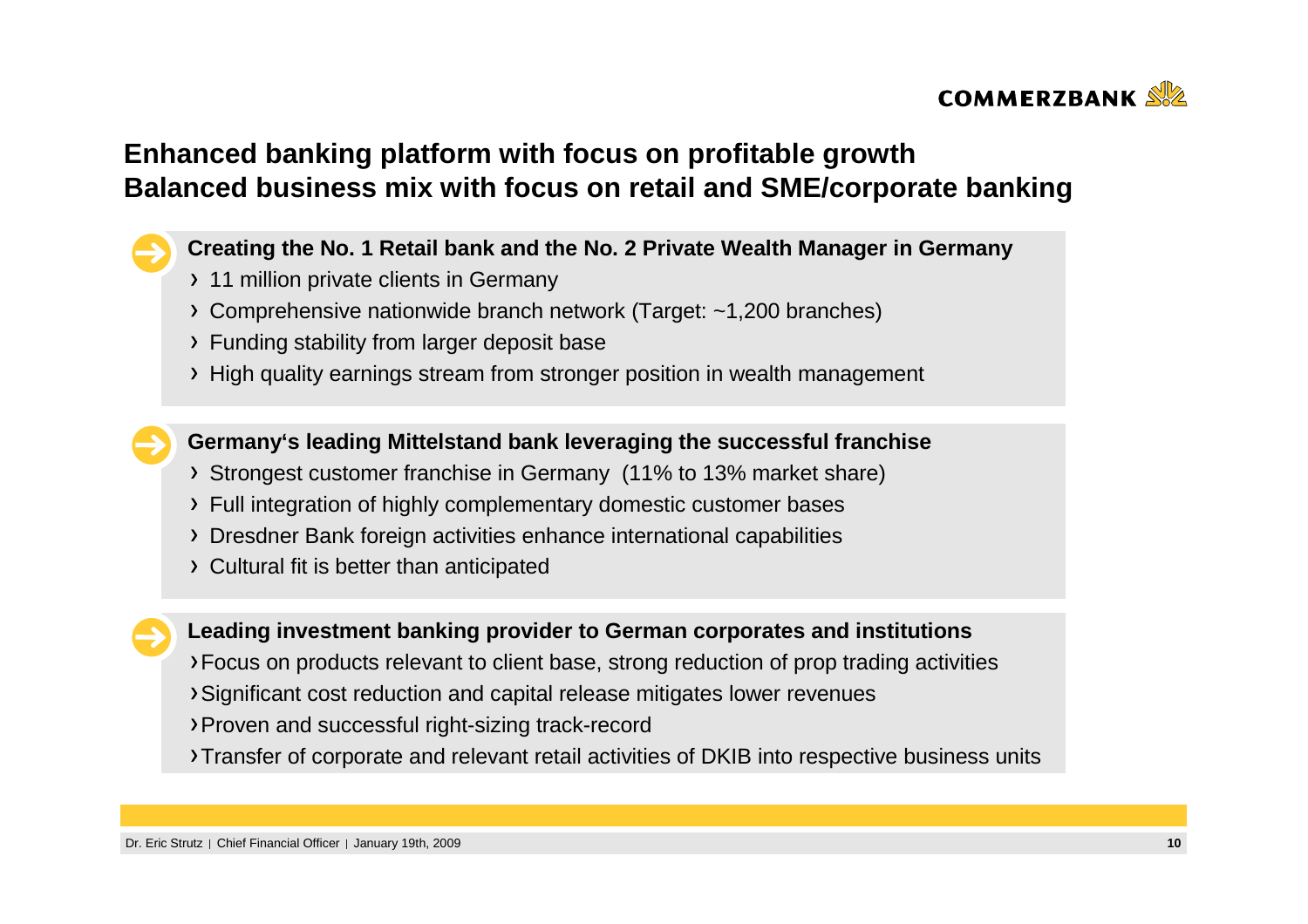

# **Significant decrease of non-core assets by 2011**



› Mid-term Tier-1 target range 7.0% – to 9.0%

 $\rightarrow$  Less dependence on wholesale funding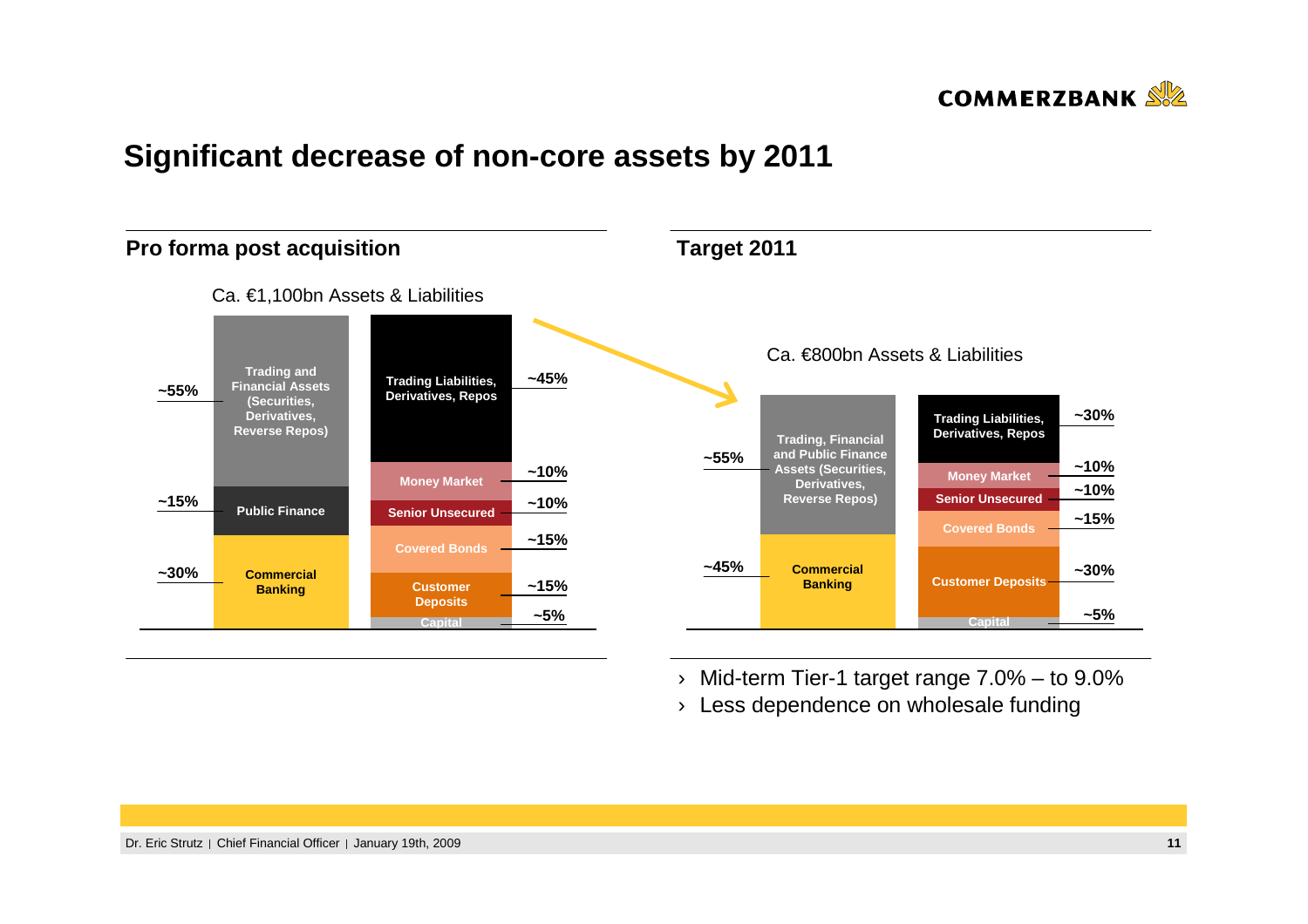

# **Integration divided into three phases: Process well on track**

### **Preparation of Implementation**

- › Negotiations with workers councils
- › Further specification of blueprints and implementation concepts
- › Set-up of joint steering platform: finance, risk, treasury
- › Merger of legal entities



### **Integration**

- › Implementation of Blueprints: successful rollout of joint business models
- › Realization of all integration measures
- › Full staffing of New CBK organization



Summer 09 – End of 2010

# **Preparation of Integration**

- › Appointment of management level  $1 + 2$
- › Definition of business models for different segments
- › Confirmation of synergy levels
- › Decision on IT structure
- › Preparation for negotiations with workers councils
- = Blueprint for New CBK

Sep 2008 – Jan 2009  $\sqrt{ }$ 

Remain fully committed to achieve full synergy potential of EUR 5bn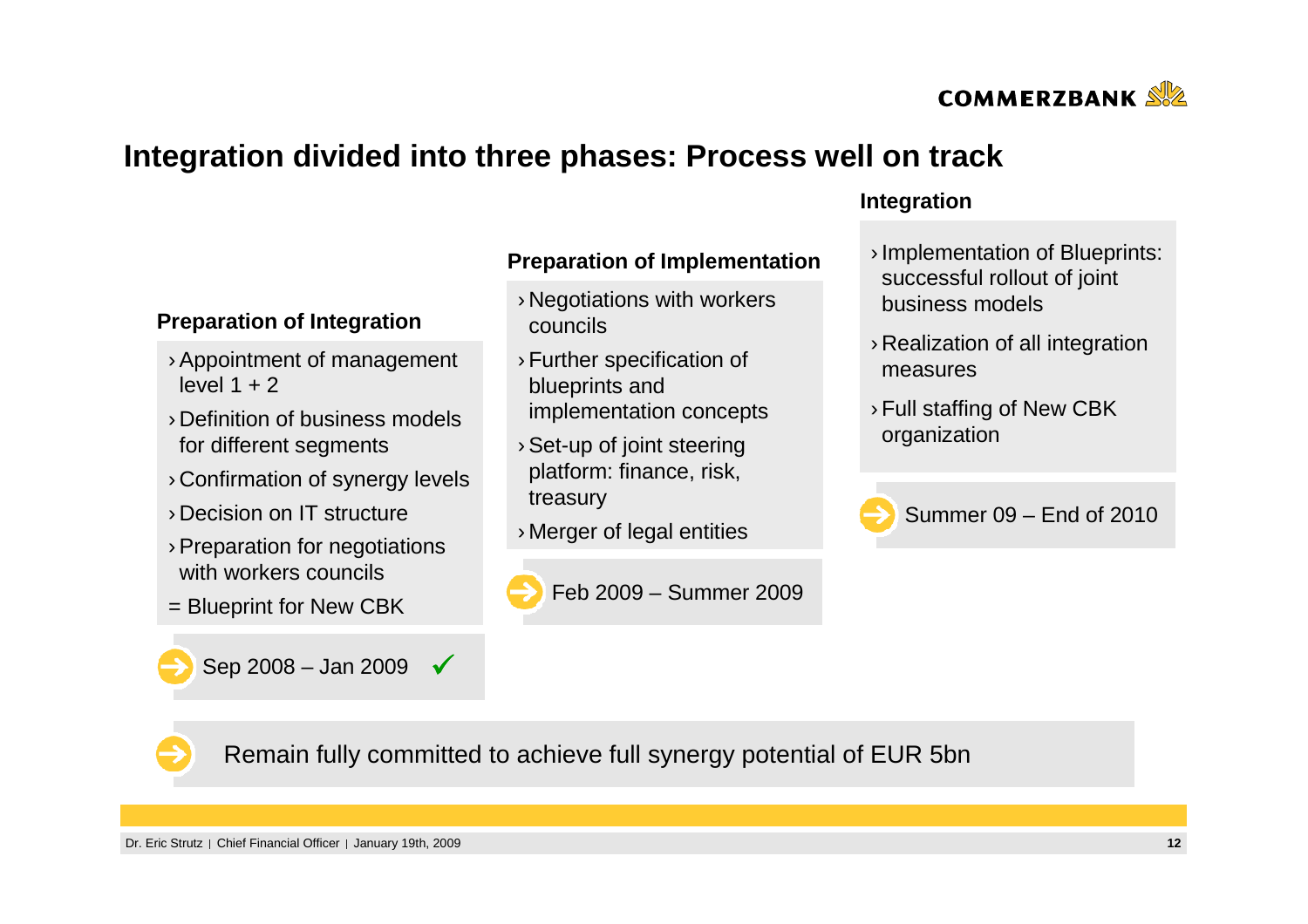

# **Further milestones achieved in preparing for integration**

**1.** Accelerated integration process through one-step-transaction $\overline{\phantom{a}}$  and  $\overline{\phantom{a}}$ 

Blueprint for new bank including business model, synergies andintegration plan designed2. Integration plan designed<br>integration plan designed

Strong management team: Board appointed 1<sup>st</sup> and 2<sup>nd</sup> level 3. Shong management team. Board appointed T and 2 never and 2 never and 2 never and 2 never and 3.

Dedicated decision to run Commerzbank's IT structure will facilitate IT integration4. be dicated decision to full commercially site structure will radiitate it.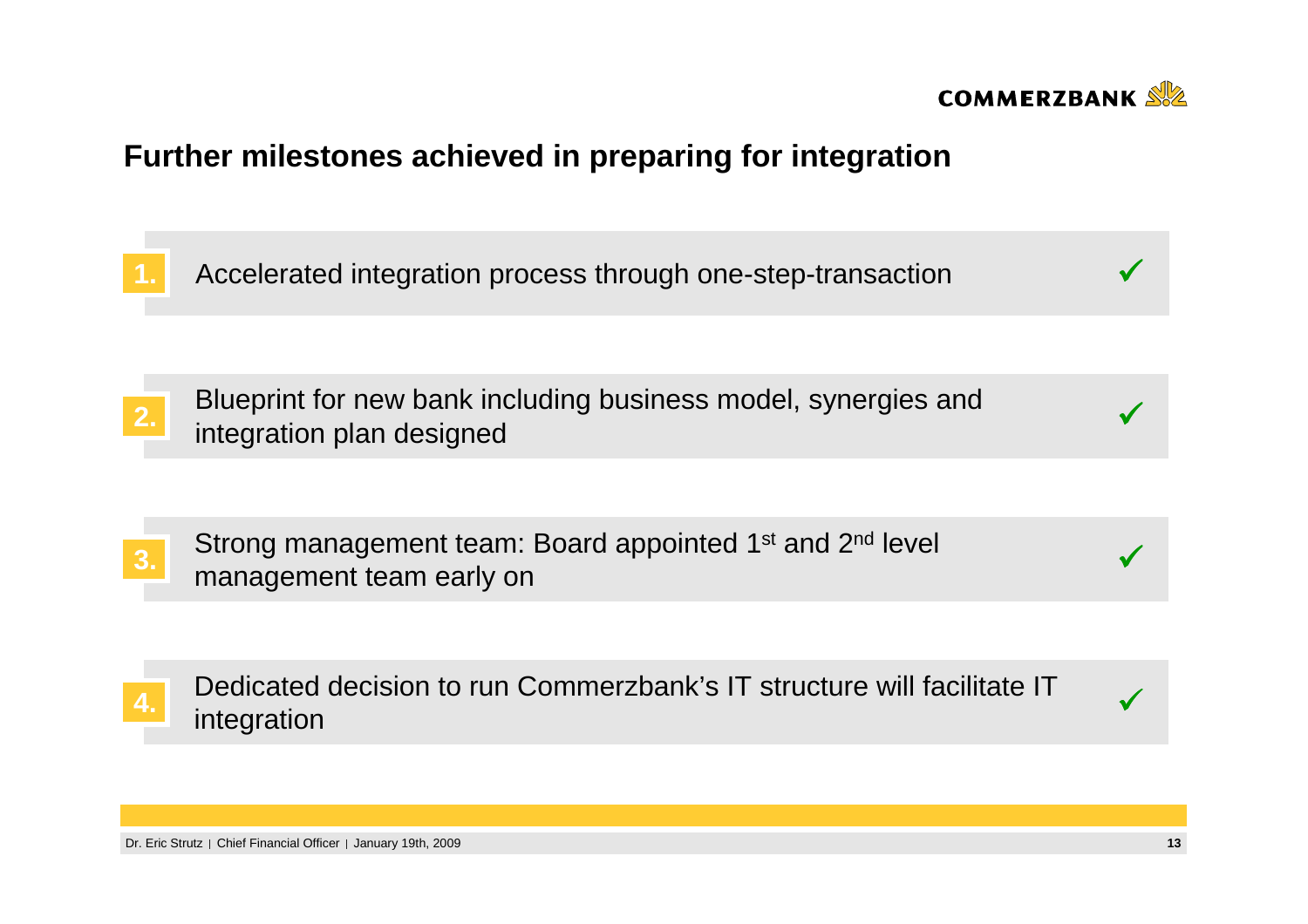

# **Our operating principles for the new Commerzbank**

| <b>Stability</b>                                  | Increased our mid-term Tier-1 range to peer group level $(7\% - 9\%)$<br>and start new bank with 10% in order to reflect current<br>markets                                                                             |
|---------------------------------------------------|-------------------------------------------------------------------------------------------------------------------------------------------------------------------------------------------------------------------------|
| <b>Responsibility &amp;</b><br><b>Opportunity</b> | We are committed to continue our role as an integral part of the<br>German economy, especially when others are retreating. We see<br>opportunities for market share increases across the board.                         |
| <b>Strategy</b>                                   | Strategic rationale for combination of Commerzbank and Dresdner<br>Bank remains compelling and creates tremendous opportunities.                                                                                        |
| <b>Competitiveness</b>                            | Being on a level playing field with our international peer group and<br>mitigating risk of rating disadvantages. We are actively pursuing<br>new business opportunities arising to our new strenghtend capital<br>base. |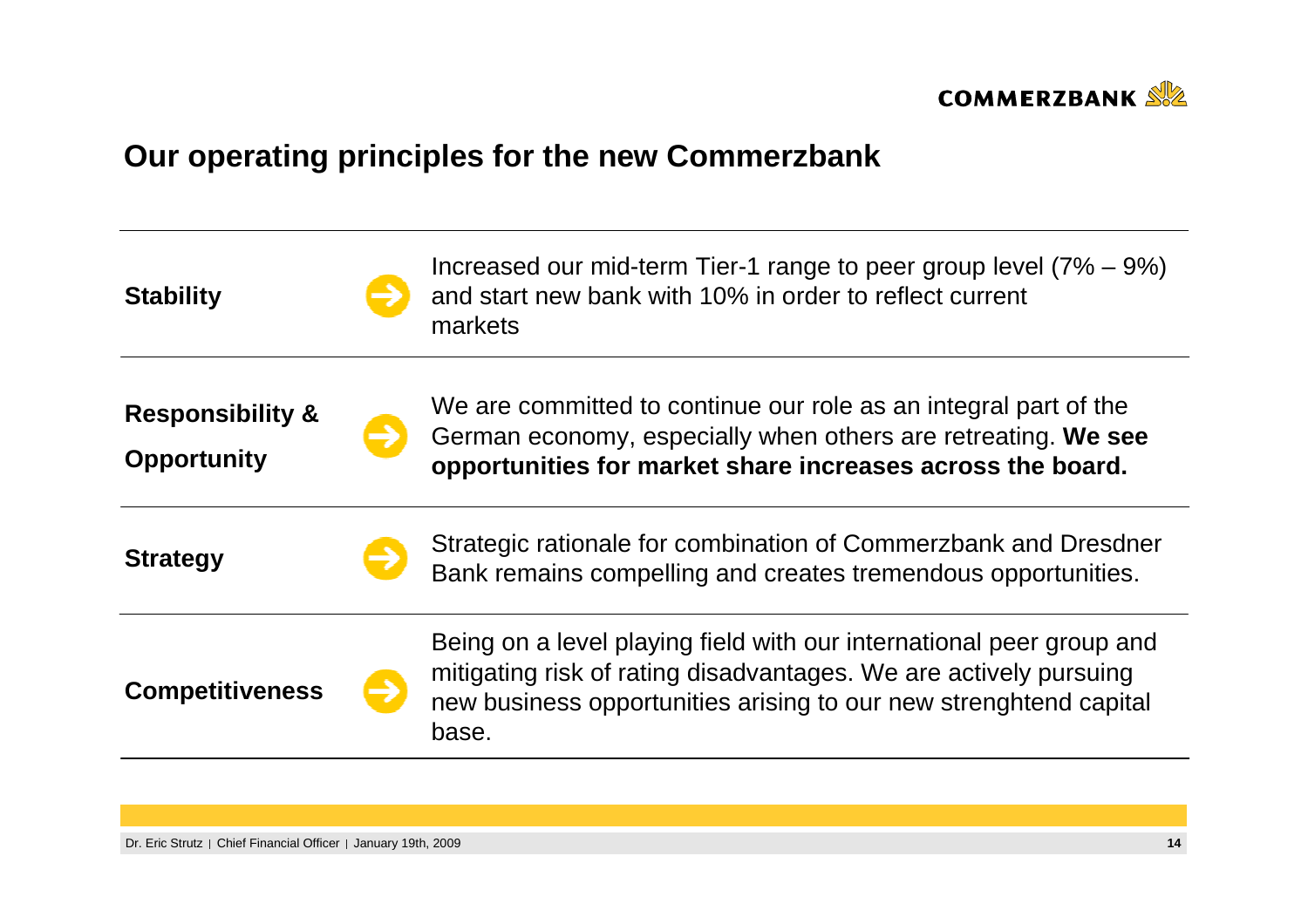

# **Main challenges 2009**



# **Ongoing weakness of international economy**

- Risk adjusted return oriented new lending business
- Further pressure on operating revenues
- Increasing risk provision in commercial and corporate banking

### **Integration of Dresdner Bank**

- Condiserable rightsizing of Investment Banking
- Accelerated Integration of operating businesses and IT structure
- 15% cost cutting (combined Group) by restructuring case defined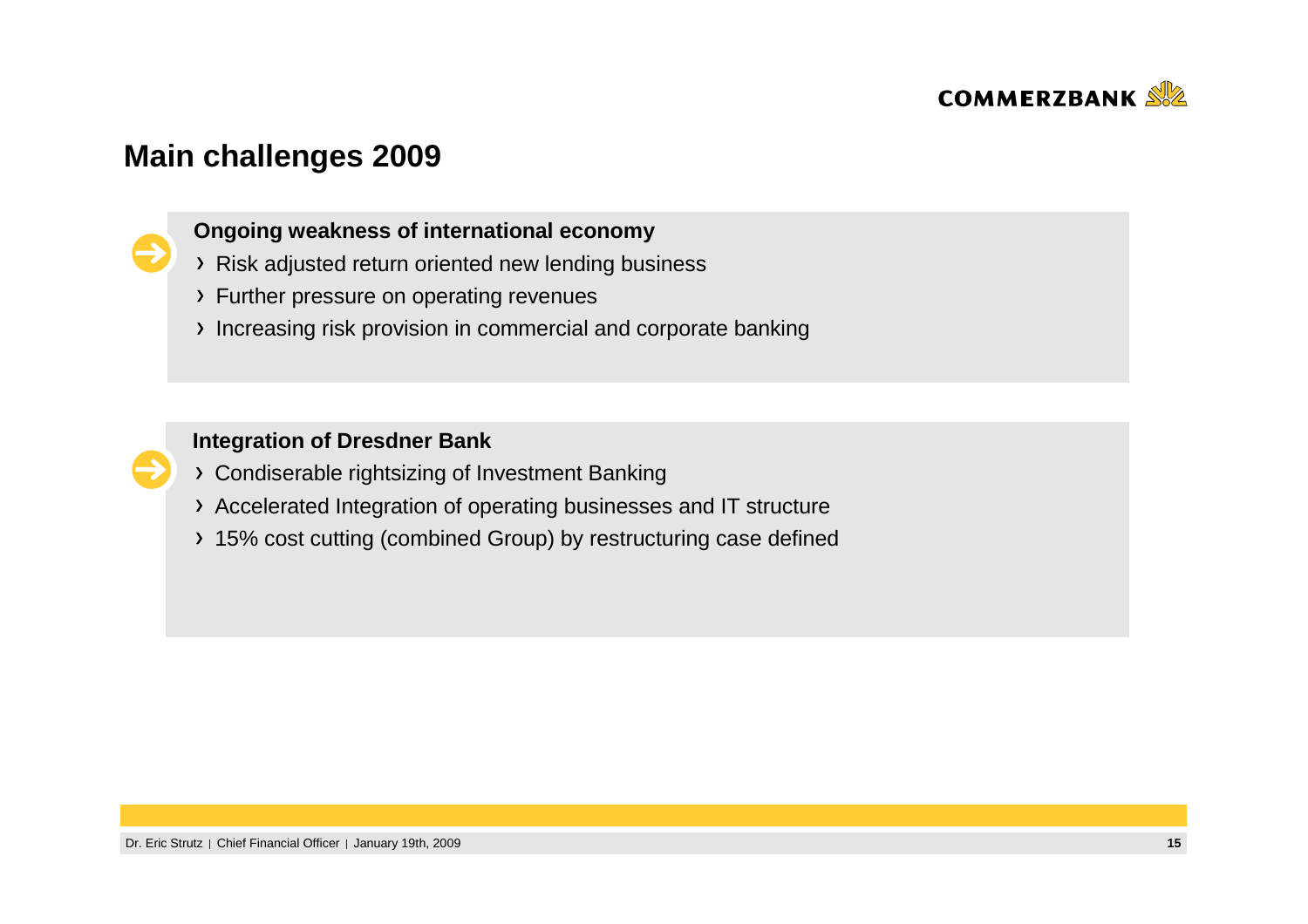

# **Germany: Negative outlook for 2009, but better prospects for 2010**

### **Forecast for 2009/2010**

- In 2009 German economy will be in a recession because of strong slowdown of world economy and aftermath of the financial market crisis.
- In 2010 the negative effect should have faded away and interest rate cuts of the ECB will boost the economy.
- Germany will probably outperform the Euro area in 2010, because it will in contrast to many Euro area countries – not be hindered by the correction of former booms (housing market, indebtedness of consumers and firms).

### **Good chance to be an outperformer in the Euro area in 2010**



### **Former banking crisis: Real GDP back in positive territory 4 quarters after rescue package**

Real GDP, change y-o-y in %, Period 0 = announcing of rescue package (Germany 2008Q4)



Source: Commerzbank Economic Research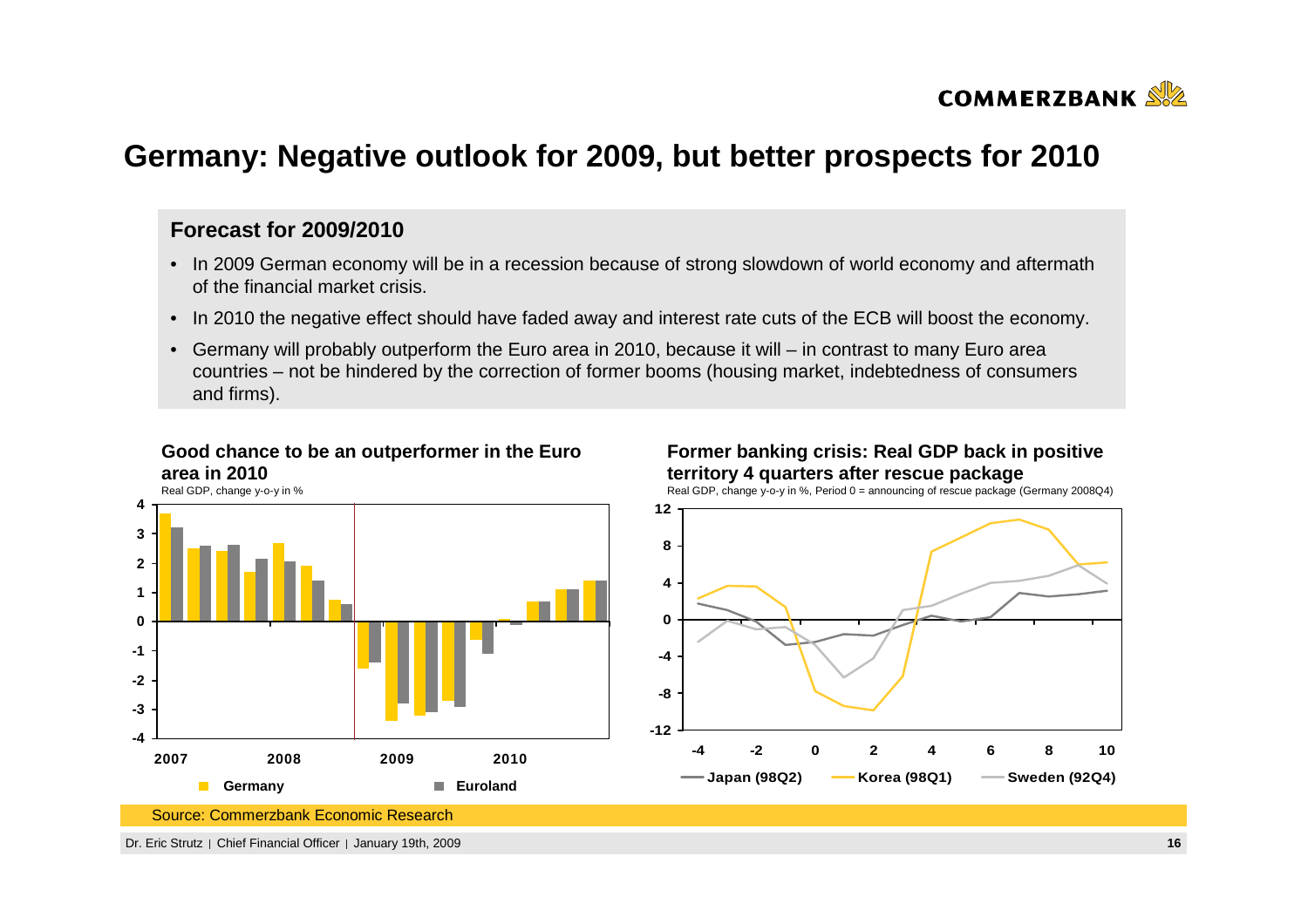

# **Outlook**

**1.**Market environment remains very challenging in 2009

- **2.**Commerzbank with strengthened and stable capital adequacy
- **3.**Strengthening core franchise via Dresdner Bank
- Continue to be an active market player to further increase market share in core businesses, while others are retreating from market and customers **4.**
- Tight cost discipline, balance sheet reduction and significant synergy potential to Examples and the current market environment significantly strengthened emerge from the current market environment significantly strengthened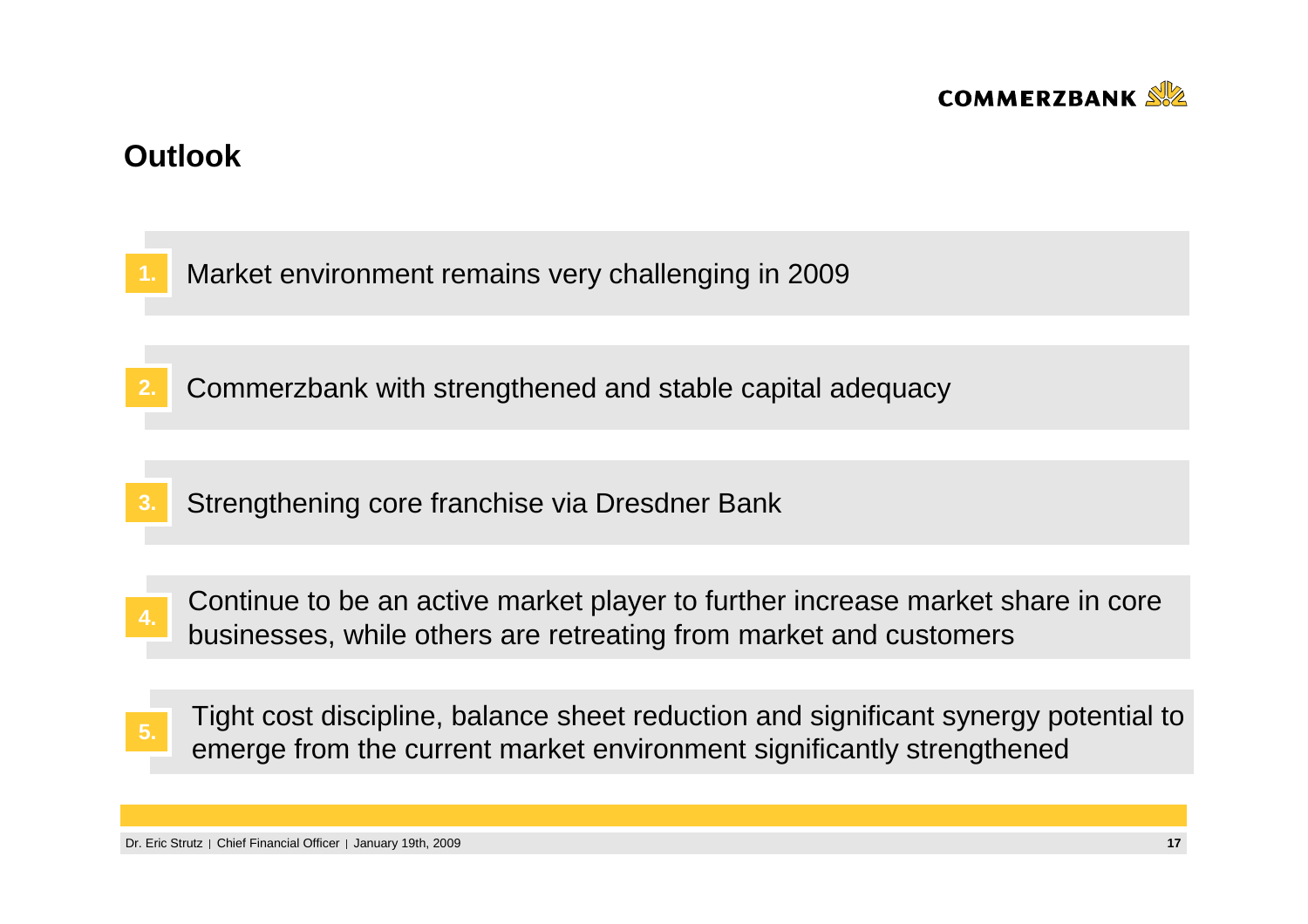

# **Appendix**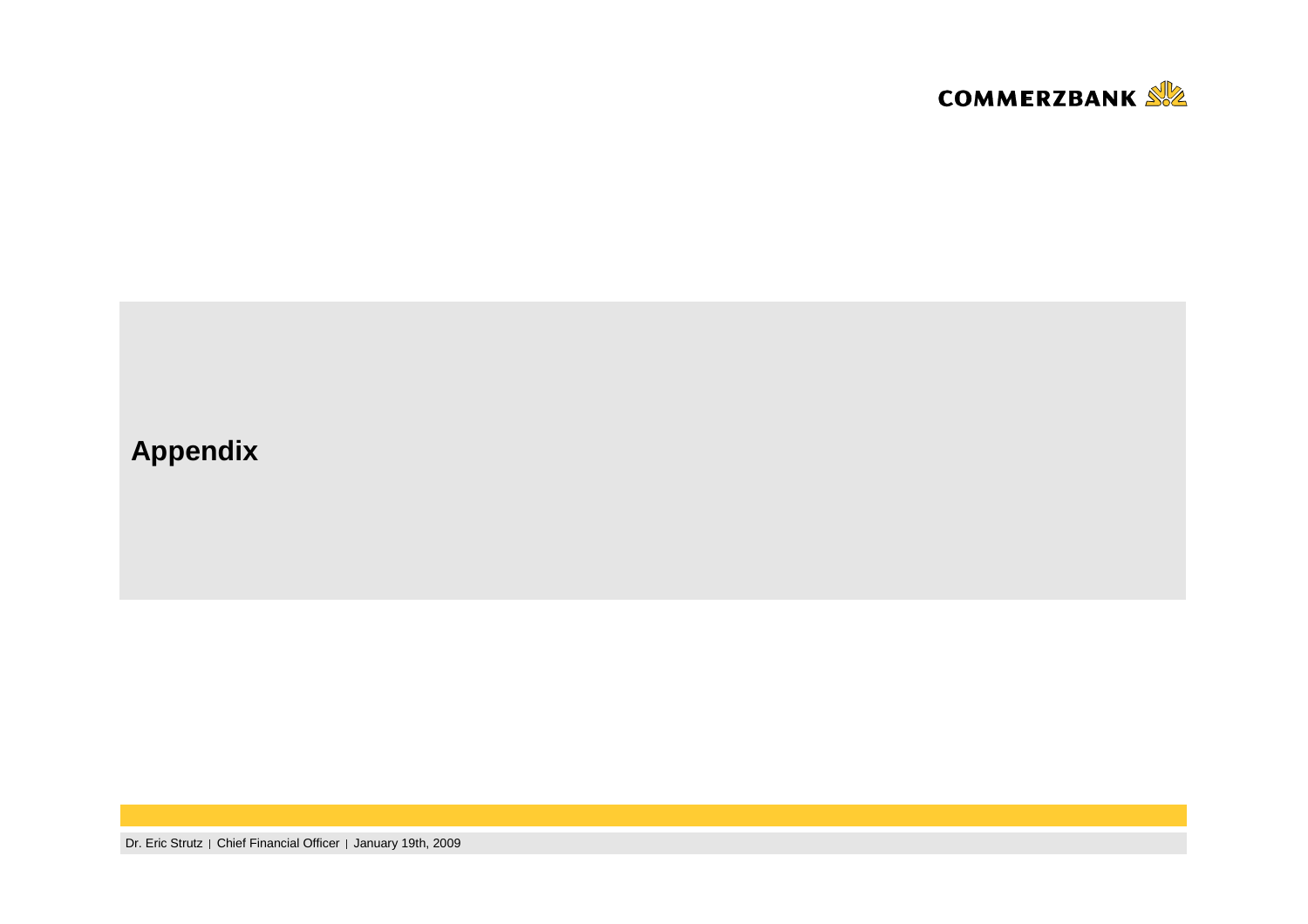

# **Outlook: External factors remained challenging in Q4 2008**



### **Q4 2008**

Quarterly result will reflect the continued impact of adverse market conditions

- Further sound capital position
- Ongoing strong deposit and customer growth (flight to safety)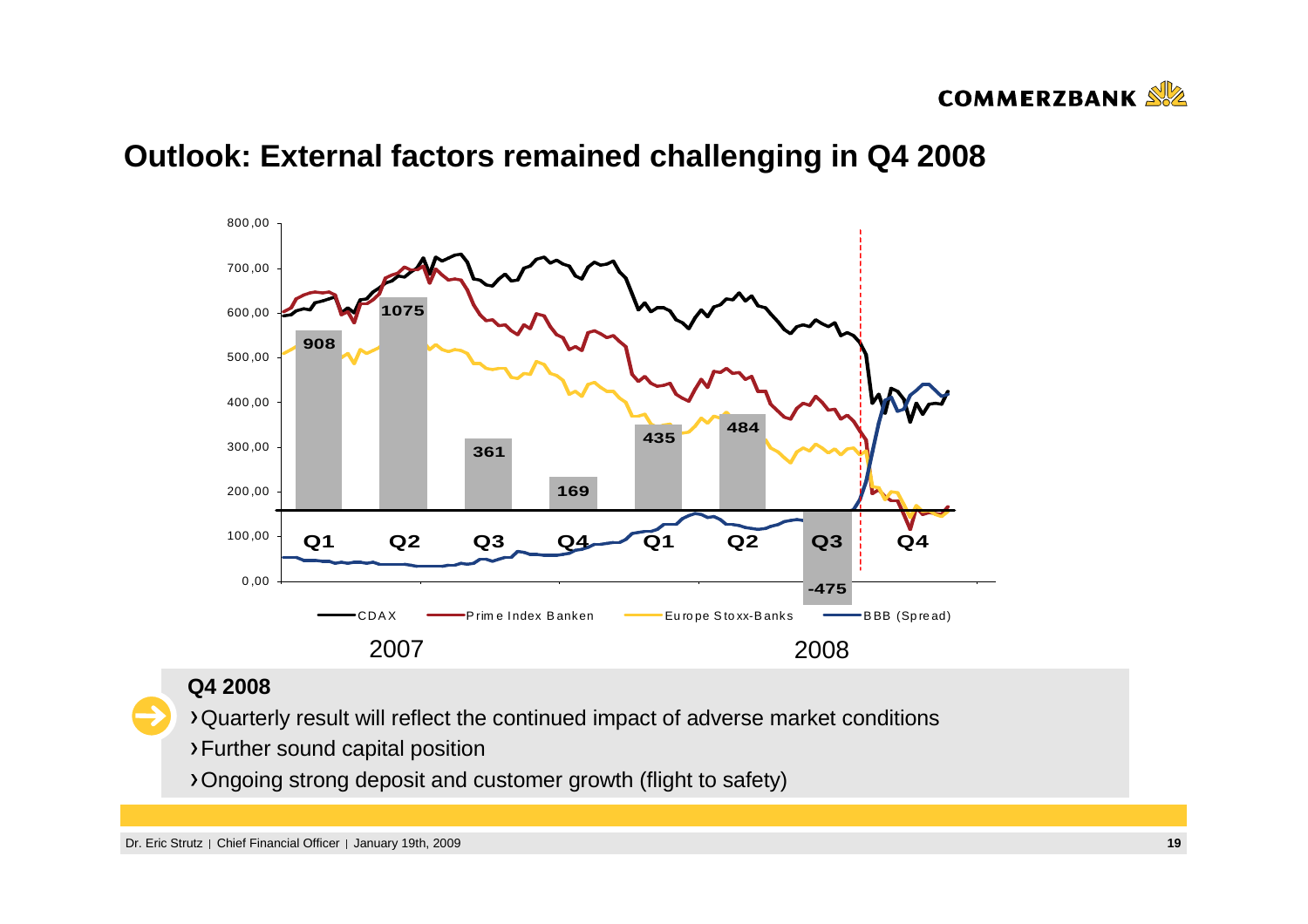

# **Action resulting from new international capital adequacy requirements**

# **Increase of Commerzbank's Tier-1 ratio via a €8.2bn silent participation by SoFFin**

 Tier-1 ratio moves to 10.9% (according to IFRS) and 11.2% (according to German GAAP) based on Q3 figures

Shareholder minded approach:

-Silent participation with a dividend-linked coupon on top of a 9% p.a. interest rate base

-Dividend payment possible from business year 2010 onwards

-Continued concentration on proven business model

-No changes to current corporate governance structure

-Board of Managing Directors agreed to a salary cap of €500,000 for 2008/2009

Commerzbank committed to re-paying silent participation mid-term, given sound capitalization

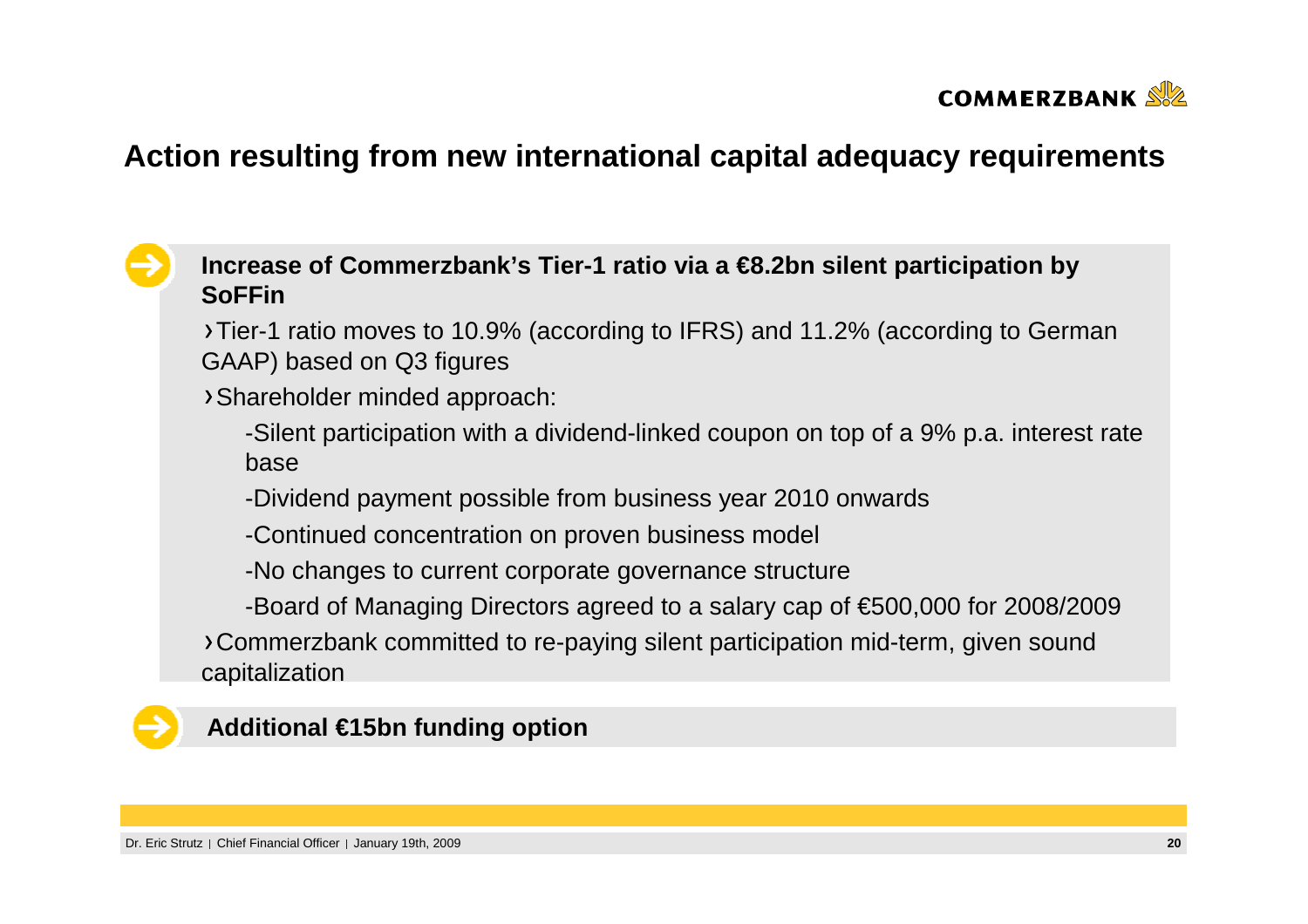

**Capital infusion of €8.2bn through silent participation (SoFFIN-1)**

- Volume: €8.2bn in one tranche
- Coupon: 9% p.a.
- Additional remuneration: 0.01% interest payment foreach €4.4m cash dividend paid\*
- > Term: perpetual
- Redemption: at nominal value
- Termination: only by Commerzbank with BaFinapproval
- > Subordination in case of insolvency & liquidation: junior to existing hybrids; junior to existing and future tier II instruments (incl. Genussrechte / Genussscheine) and other debt; pari passu with future hybrid offerings; senior to shareholders
- Loss sharing: pari passu with all other instruments with loss participation; no dividend payment until full compensation of shared losses (silent participation)
- Core capital & interest subsidy: yes

**Framework guarantee of up to €15bn**

- Framework guarantee of €15bn
- Guaranteed obligations: bearer bonds
- Commitment fee: 0.1% p.a. (for unusedguarantee)
- Guarantee fee:
	- Term <sup>≤</sup> 12 months: 0.5% p.a.
	- Term > 12 months: 0.948% p.a.
- Max. term: 36 months

\* agreement of dividend payment skip for business years 2008 and 2009

Dr. Eric Strutz | Chief Financial Officer | January 19th, 2009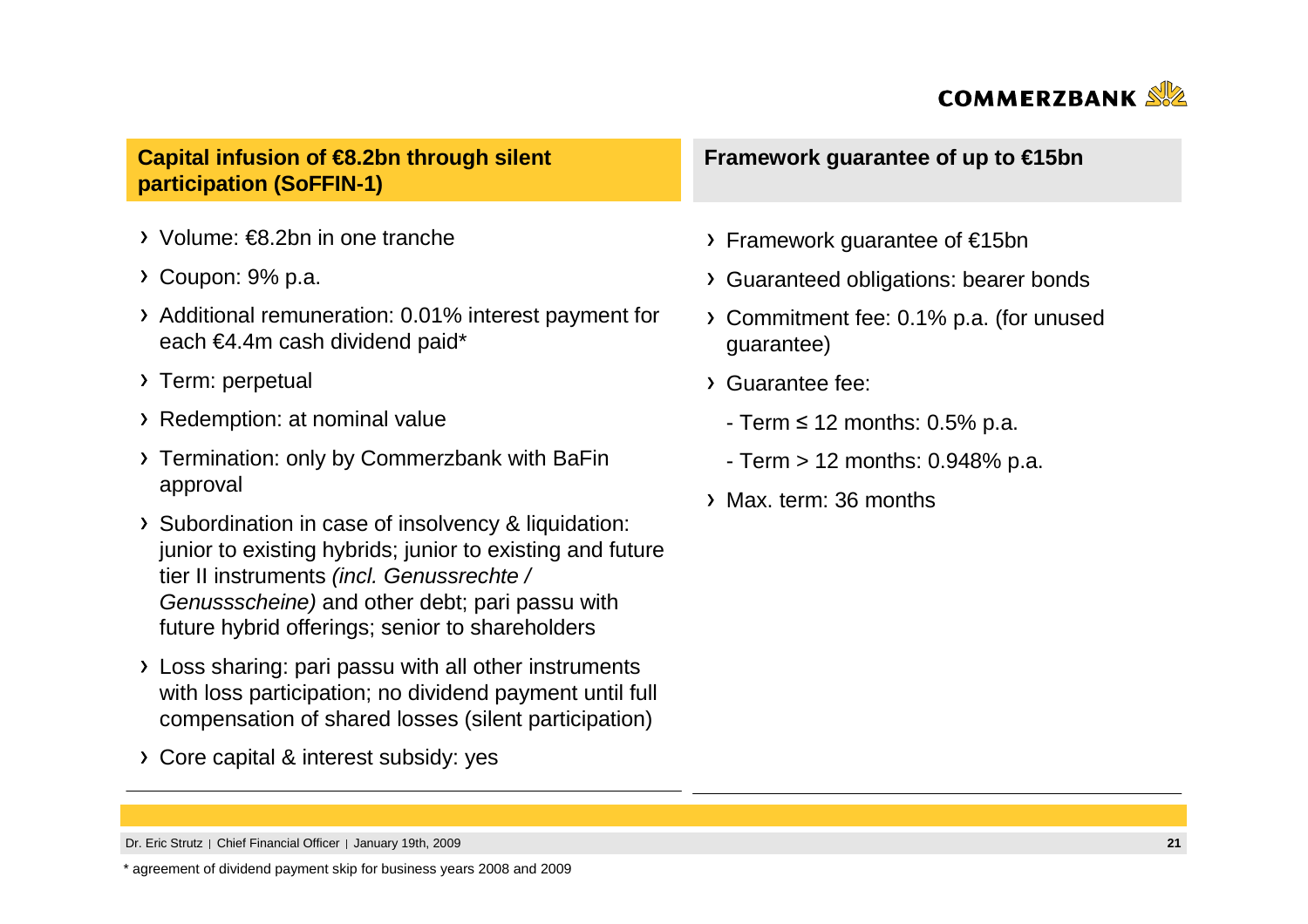

**Capital infusion of €8.2bn through silent participation (SoFFin-2)**

- Volume: €8.2bn in one tranche
- Coupon: 9% p.a.
- Additional remuneration: 0.01% interest payment foreach €4.4m cash dividend paid\*
- > Term: perpetual
- Redemption: at nominal value
- Termination: only by Commerzbank with BaFinapproval
- > Subordination in case of insolvency & liquidation: junior to existing hybrids; junior to existing and future tier II instruments (incl. Genussrechte / Genussscheine) and other debt; pari passu with future hybrid offerings; senior to shareholders
- Loss sharing: pari passu with all other instruments with loss participation; no dividend payment until full compensation of shared losses (silent participation)
- Core capital & interest subsidy: yes

### **Capital increase**

- Issue of 295m ordinary shares
- Stake of  $25% + 1$  share

\* agreement of dividend payment skip for business years 2008 and 2009

Dr. Eric Strutz | Chief Financial Officer | January 19th, 2009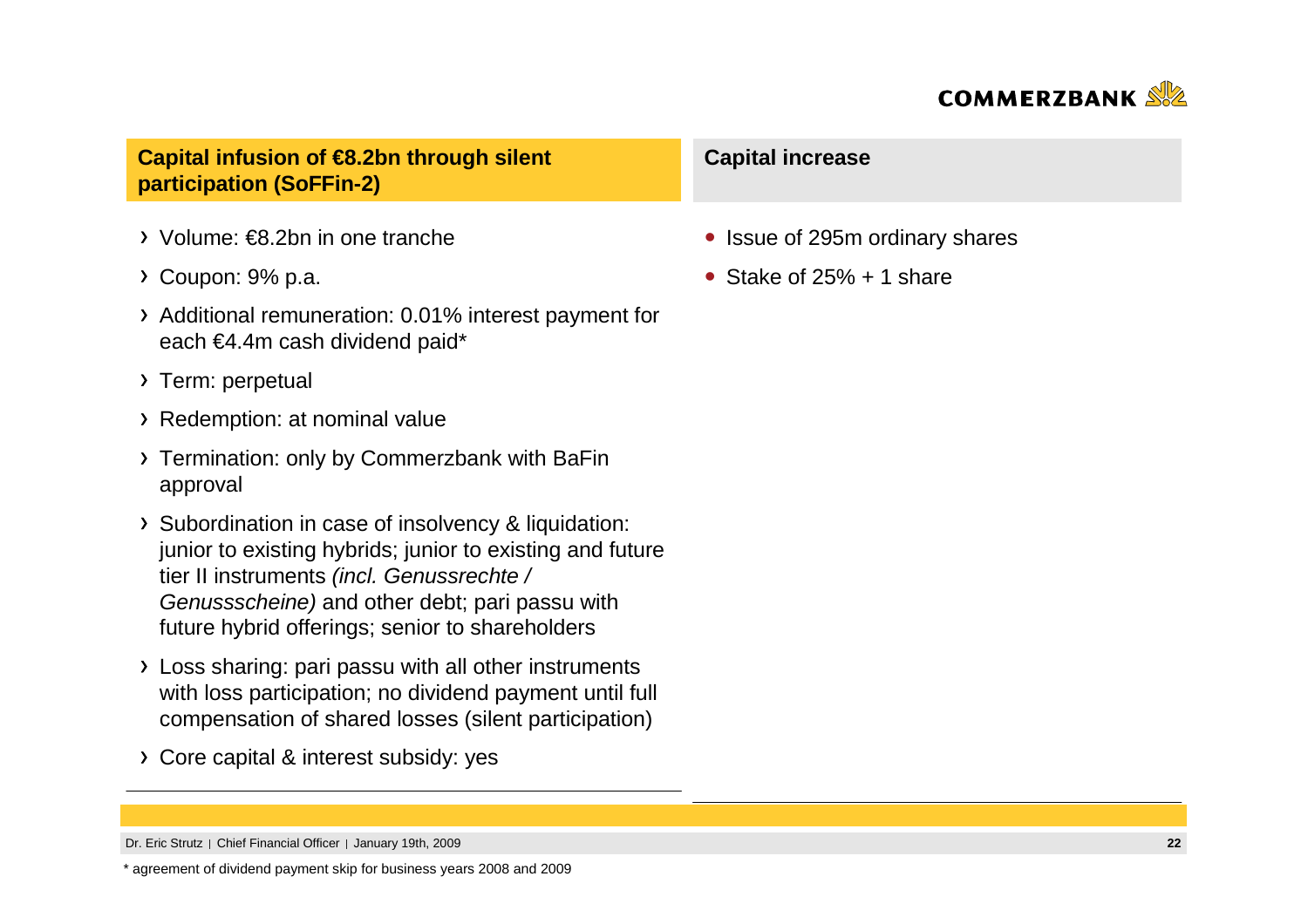

### **Capital infusion of €0.75bn through silent participation (Allianz)**

- Volume: €0.75bn in one tranche
- Coupon: 9% p.a.
- Additional remuneration: 0.01% interest payment foreach €4.4m cash dividend paid\*
- > Term: perpetual
- Redemption: at nominal value
- Termination: only by Commerzbank with BaFinapproval
- > Subordination in case of insolvency & liquidation: junior to existing hybrids; junior to existing and future tier II instruments (incl. Genussrechte / Genussscheine) and other debt; pari passu with future hybrid offerings; senior to shareholders
- Loss sharing: pari passu with all other instruments with loss participation; no dividend payment until full compensation of shared losses (silent participation)
- Core capital & interest subsidy: yes

Dr. Eric Strutz | Chief Financial Officer | January 19th, 2009

<sup>\*</sup> agreement of dividend payment skip for business years 2008 and 2009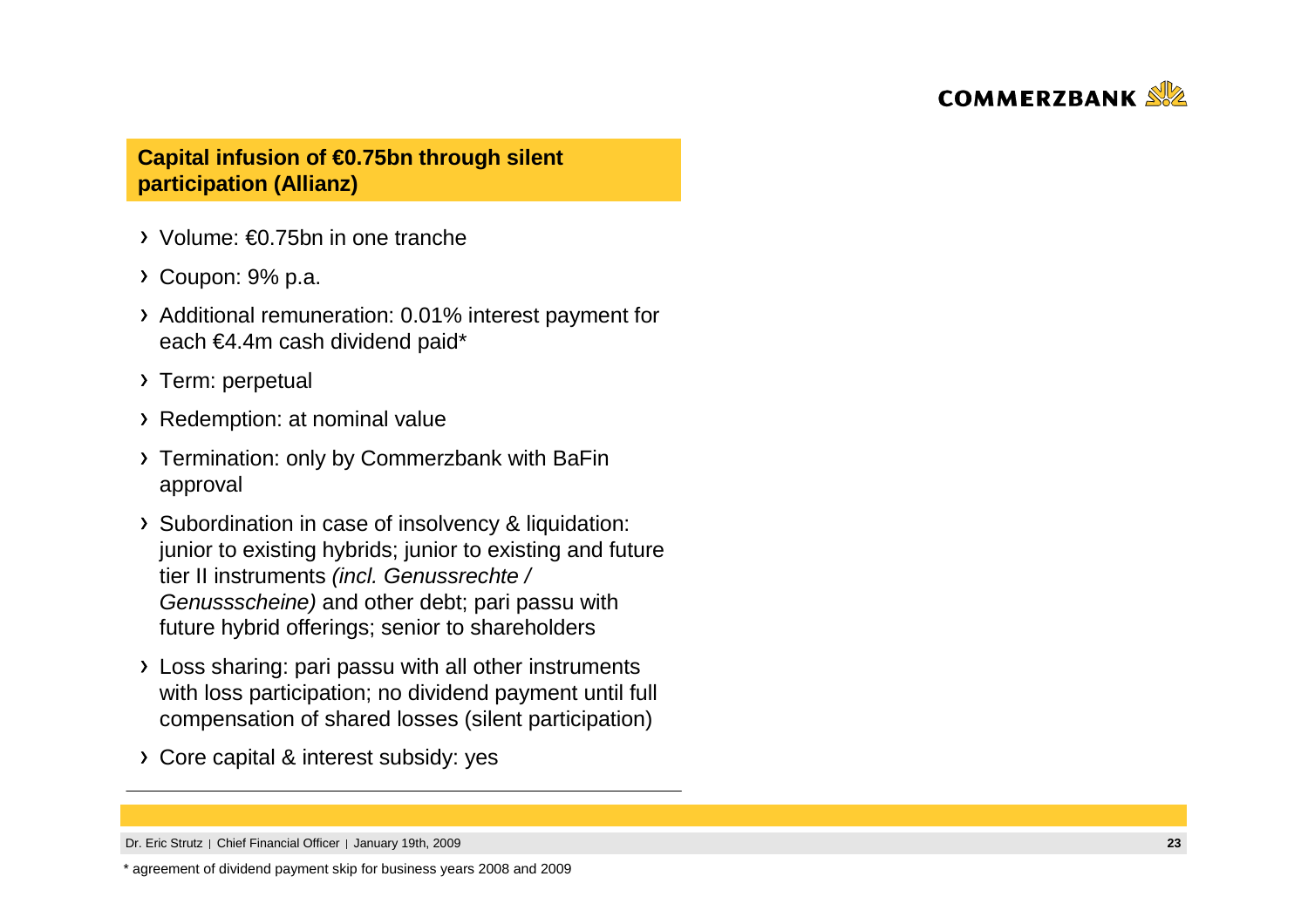

**Notes**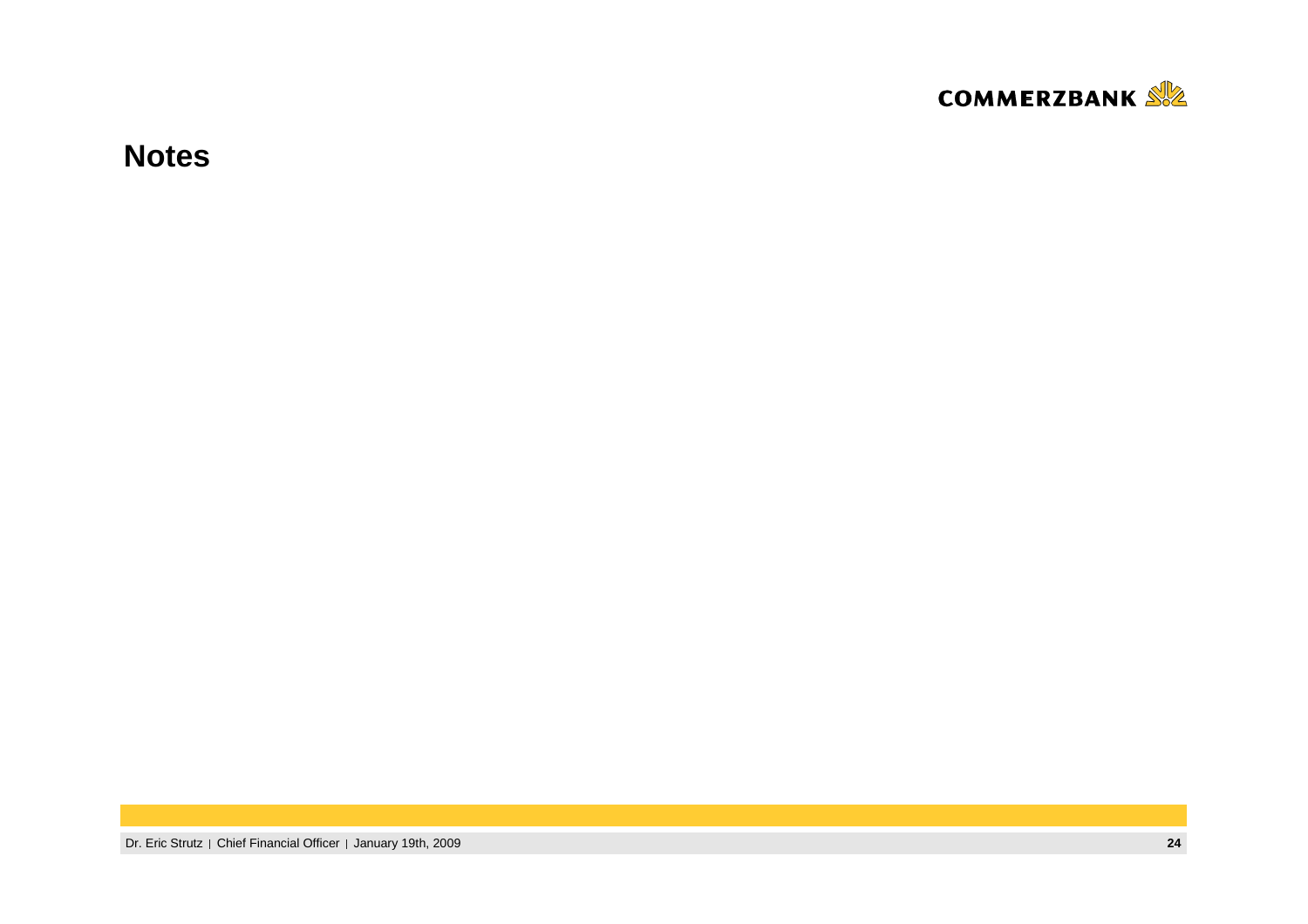

**Notes**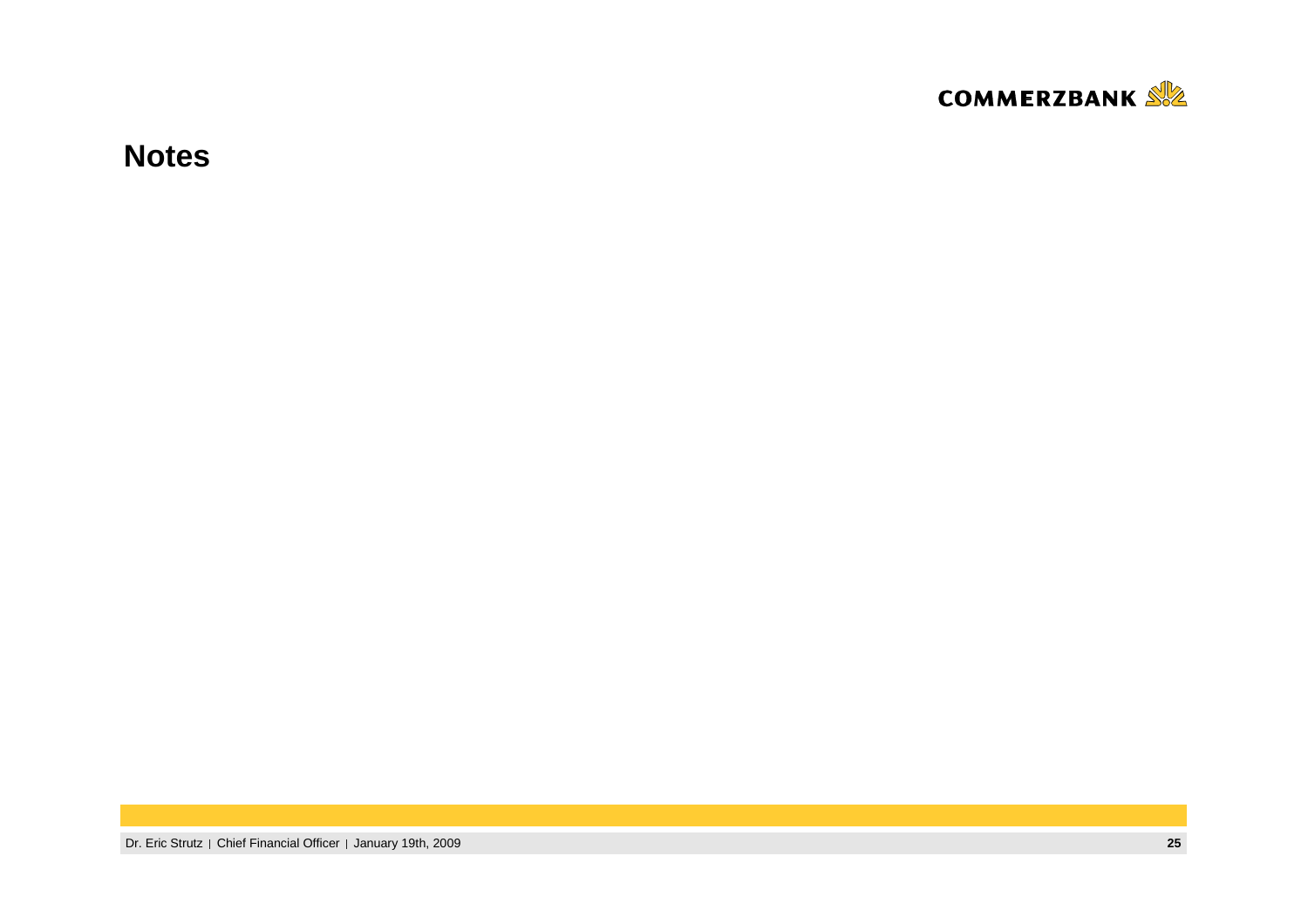

### **For more information, please contact Commerzbank´s IR team:**

**Jürgen Ackermann** (Head of IR) P: +49 69 136 22338M: juergen.ackermann@commerzbank.com

**Sandra Büschken** (Deputy Head of IR) P: +49 69 136 23617M: sandra.bueschken@commerzbank.com

**Michael Klein** P: +49 69 136 24522M: michael.klein@commerzbank.com **Wennemar von Bodelschwingh**P: +49 69 136 43611M: wennemar.vonbodelschwingh@commerzbank.com

**Ute Heiserer-Jäckel** P: +49 69 136 41874M: ute.heiserer-jaeckel@commerzbank.com

**Simone Nuxoll** P: +49 69 136 45660M: simone.nuxoll@commerzbank.com **Stefan Philippi** P: +49 69 136 45231M: stefan.philippi@commerzbank.com

**Karsten Swoboda** P: +49 69 136 22339M: karsten.swoboda@commerzbank.com

### **www.ir.commerzbank.com**